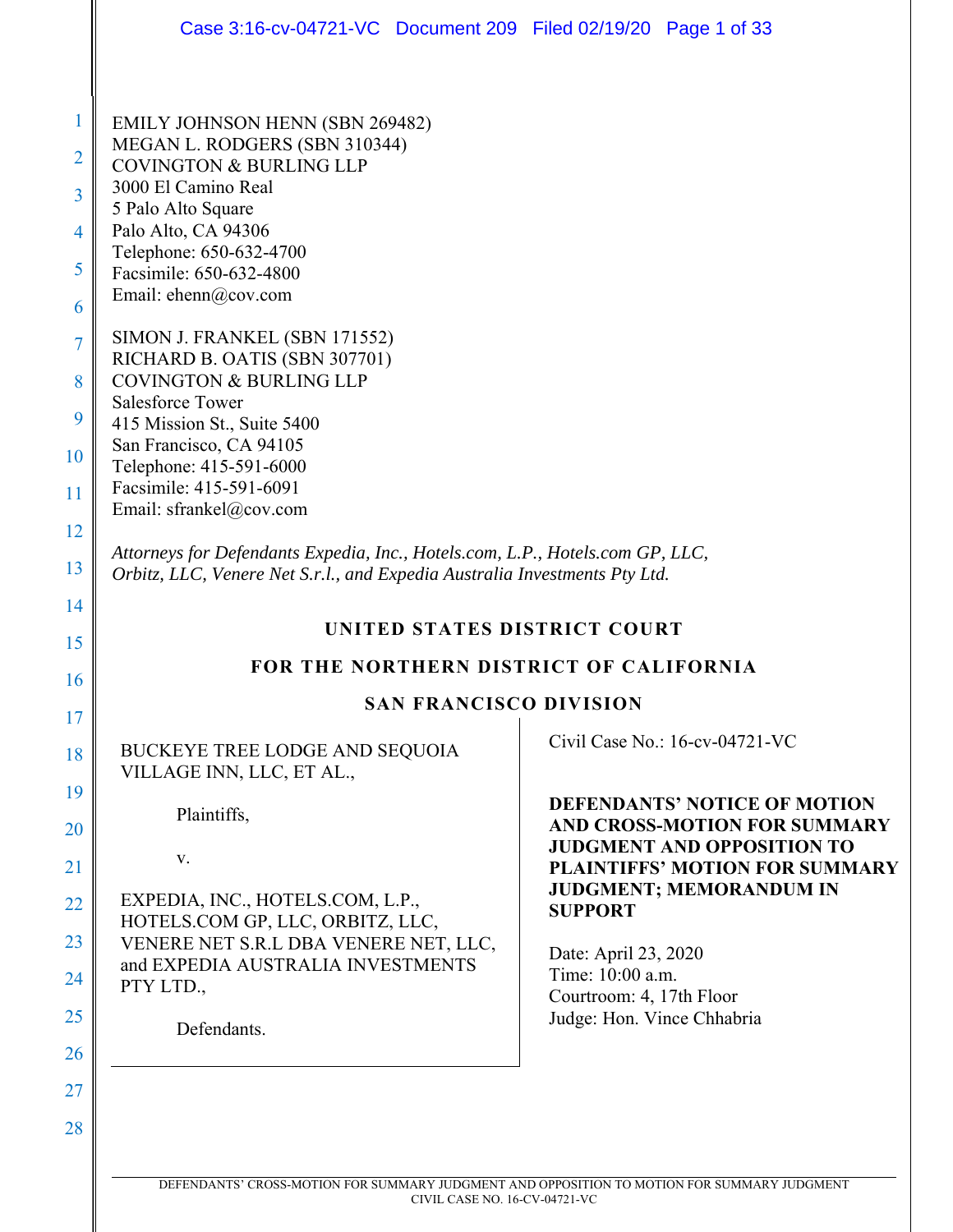## TO ALL PARTIES AND THEIR ATTORNEYS OF RECORD:

PLEASE TAKE NOTICE that on April 23, 2020, at 10:00 a.m., at the United States District Court for the Northern District of California, located at 450 Golden Gate Avenue, San Francisco, California 94102, before the Honorable Vince Chhabria, in Courtroom 4, 17<sup>th</sup> Floor, Defendants Expedia, Inc., Hotels.com, L.P., Hotels.com GP, LLC, Orbitz, LLC, Venere Net S.r.l., and Expedia Australia Investments Pty Ltd. will and hereby do move for summary judgment of Plaintiffs' claims.

This motion is based on this Notice of Cross-Motion, the supporting Memorandum and Declarations, the pleadings and papers on file in this action, and any other matters, evidence, and arguments that may be presented to the Court before or at the hearing on this Motion.

1

2

3

4

5

6

7

8

9

10

11

12

13

14

15

16

17

18

19

20

21

22

23

24

25

26

27

28

### February 19, 2020 COVINGTON & BURLING LLP

By: */s/ Simon J. Frankel* Emily Johnson Henn Megan L. Rodgers 3000 El Camino Real 5 Palo Alto Square Palo Alto, CA 94306 Telephone: 650-632-4700 Facsimile: 650-632-4800 Email: ehenn@cov.com Simon J. Frankel Richard B. Oatis Salesforce Tower 415 Mission Street, Suite 5400 San Francisco, CA 94105 Telephone: 415-591-7078

Facsimile: 415-955-6578 Email: sfrankel@cov.com

*Attorneys for Defendants Expedia, Inc., Hotels.com, L.P., Hotels.com GP, LLC,Orbitz, LLC, Venere Net S.r.l., and Expedia Australia Investments Pty Ltd.*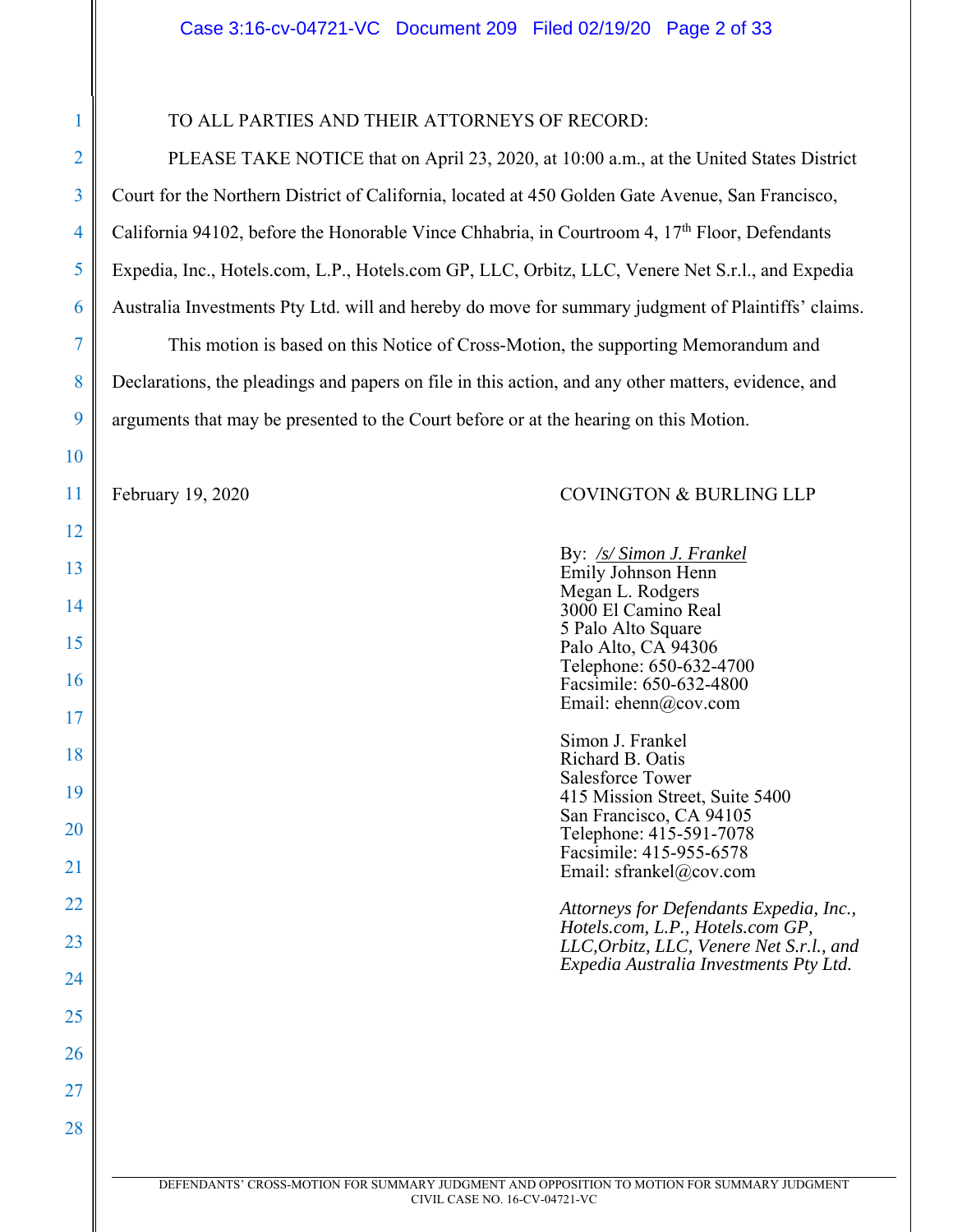# **TABLE OF CONTENTS**

| Ι.   |           |                                                                              |  |
|------|-----------|------------------------------------------------------------------------------|--|
| II.  |           |                                                                              |  |
|      | A.        | The Named Plaintiffs Appeared On Expedia's Sites as a Result of Their Own    |  |
|      |           | $\mathbf{1}$ .                                                               |  |
|      |           | 2.                                                                           |  |
|      |           | 3.                                                                           |  |
|      |           | 4.                                                                           |  |
|      |           | 5.                                                                           |  |
|      | <b>B.</b> |                                                                              |  |
|      | $C$ .     |                                                                              |  |
|      | D.        |                                                                              |  |
|      |           |                                                                              |  |
|      |           |                                                                              |  |
| L.   |           | PLAINTIFFS CANNOT ESTABLISH A LIVE DISPUTE BETWEEN                           |  |
| II.  |           | DEFENDANTS, NOT PLAINTIFFS, ARE ENTITLED TO SUMMARY                          |  |
|      | A.        |                                                                              |  |
|      |           | 1.                                                                           |  |
|      |           | 2.                                                                           |  |
|      | <b>B.</b> | Only a Small Fraction of Consumers Could Have Been Misled as Plaintiffs      |  |
|      | $C$ .     |                                                                              |  |
|      | D.        | The Court Should Deny Plaintiffs' Motion No Matter How It Resolves Expedia's |  |
| III. |           | PLAINTIFFS ARE NOT ENTITLED TO A PERMANENT                                   |  |
|      |           |                                                                              |  |
|      |           |                                                                              |  |
|      |           |                                                                              |  |

28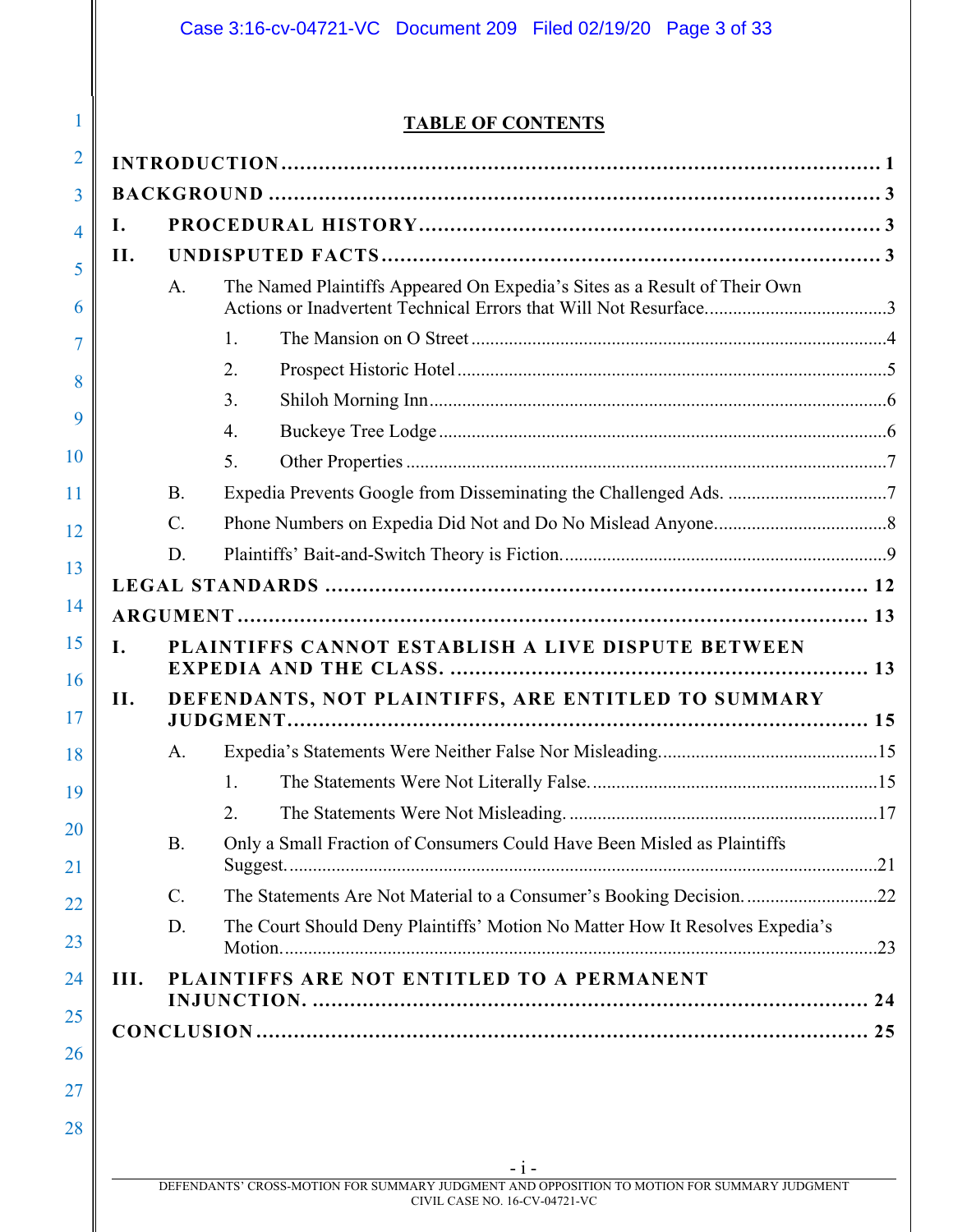|          | Case 3:16-cv-04721-VC Document 209 Filed 02/19/20 Page 4 of 33                                                                           |
|----------|------------------------------------------------------------------------------------------------------------------------------------------|
|          |                                                                                                                                          |
|          | <b>TABLE OF AUTHORITIES</b>                                                                                                              |
| 2        |                                                                                                                                          |
| 3        | Cases                                                                                                                                    |
| 4        | Akina v. Hawaii,                                                                                                                         |
| 5<br>6   | Am. Infrastructure v. Zachary Constr. Corp.,                                                                                             |
| 7<br>8   | AMC Tech., LLC v. Cisco Sys., Inc.,                                                                                                      |
| 9        | Anderson v. Liberty Lobby, Inc.,                                                                                                         |
| 10<br>11 | Apple Inc. v. Amazon.com Inc.,                                                                                                           |
| 12       | Bates v. United Parcel Serv., Inc.,                                                                                                      |
| 13<br>14 | Burch v. Regents of Univ. of Cal.,                                                                                                       |
| 15       | Caltex Plastics, Inc. v. Elkay Plastics Co.,<br>2015 WL 13283255 (C.D. Cal. Feb. 4, 2015), aff'd, 671 F. App'x 538 (9th Cir. 2016)22, 23 |
| 16<br>17 | Celotex Corp. v. Catrett,                                                                                                                |
| 18       | Chanel, Inc. v. Puka Creations, LLC,                                                                                                     |
| 19<br>20 | Chen v. Allstate Ins. Co.,                                                                                                               |
| 21       | City of Los Angeles v. Lyons,                                                                                                            |
| 22       | Clapper v. Amnesty Int'l USA,                                                                                                            |
| 23<br>24 | Cook, Perkiss & Liehe, Inc. v. N. Cal. Collection Serv. Inc.,                                                                            |
| 25       | Daubert v. Merrell Dow Pharm., Inc.,                                                                                                     |
| 26<br>27 | Disney Enters., Inc. v. VidAngel, Inc.,                                                                                                  |
| 28       |                                                                                                                                          |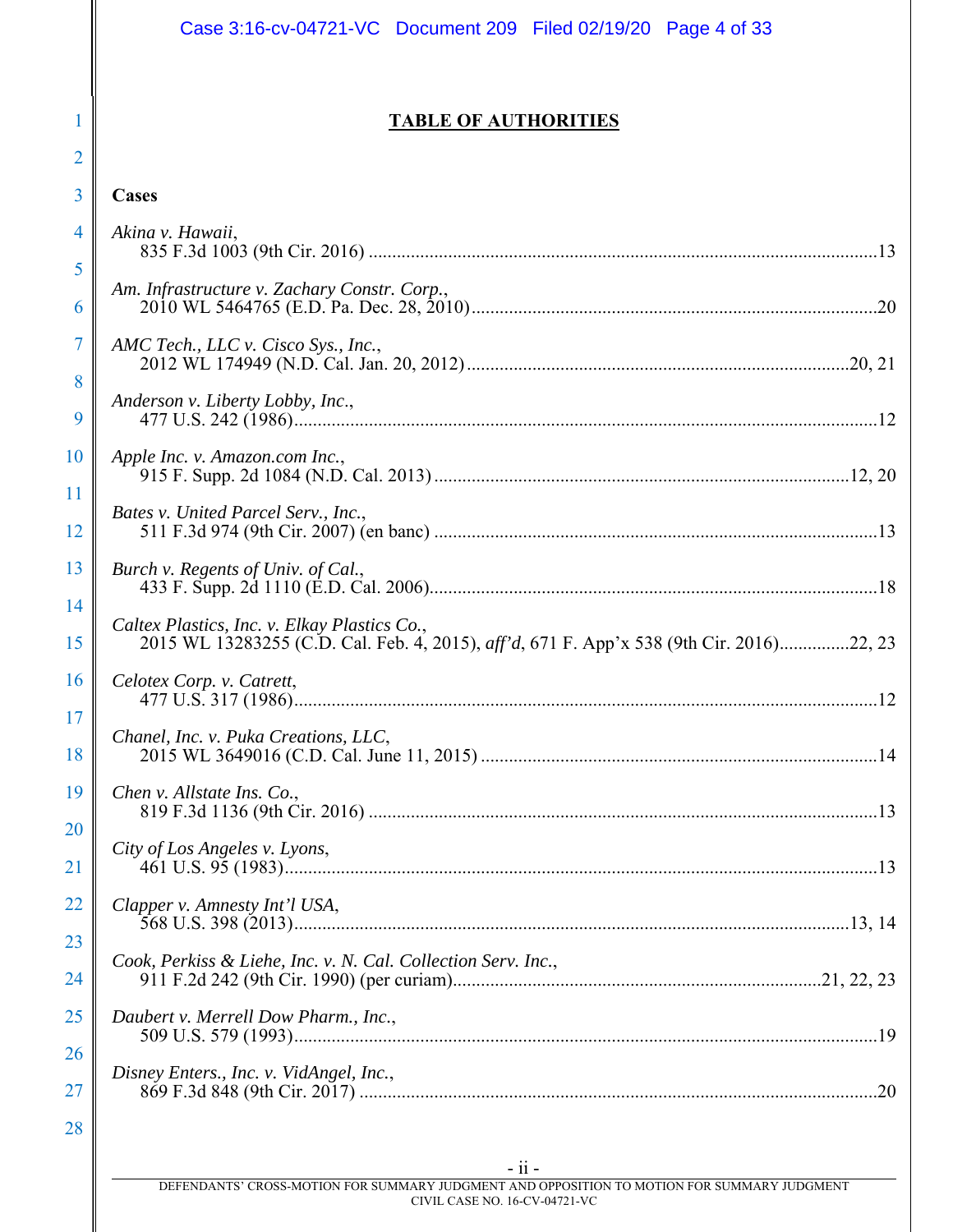# Case 3:16-cv-04721-VC Document 209 Filed 02/19/20 Page 5 of 33

|                        | eBay Inc. v. MercExchange, LLC,                                                                              |
|------------------------|--------------------------------------------------------------------------------------------------------------|
| $\overline{2}$<br>3    | Equinox Hotel Mgmt., Inc. v. Equinox Holdings, Inc.,                                                         |
| 4                      | Fair Hous. Council of Riverside Cty., Inc. v. Riverside Two,                                                 |
| 5<br>6                 | Friends of the Earth, Inc. v. Laidlaw Envtl. Servs. (TOC), Inc.,                                             |
| 7                      | GSI Tech., Inc. v. United Memories, Inc.,                                                                    |
| 8<br>9                 | Herb Reed Enters., LLC v. Fla. Entm't Mgmt., Inc.,                                                           |
| <b>10</b>              | Hodgers-Durgin v. de la Vina,                                                                                |
| <sup>11</sup><br>12    | In re: Autozone, Inc.,<br>2016 WL 4208200 (N.D. Cal. Aug. 10, 2016), aff'd, 789 F. App'x 9 (9th Cir. 2019)24 |
| 13                     | Kwan Software Eng'g, Inc. v. Foray Techs., LLC,                                                              |
| 14<br>15               | Mead Johnson & Co. v. Abbott Labs.,                                                                          |
| <b>16</b>              | Mutual Pharmaceutical Co. v. Ivax Pharmaceuticals, Inc.,                                                     |
| 17<br>18               | Orr v. Bank of Am., NT & SA,                                                                                 |
| 19                     | Otter Prods., LLC v. Berrios,                                                                                |
| <b>20</b><br><u>21</u> | Pamlab, LLC v. Macoven Pharm., LLC.,                                                                         |
| <u>22</u>              | Pitts v. Terrible Herbst, Inc.,                                                                              |
| 23<br>24               | Regents of Univ. of Cal. v. Micro Therapeutics, Inc.,                                                        |
| 25                     | Rice v. Fox Broad. Co.,                                                                                      |
| <b>26</b><br><b>27</b> | Rodriguez v. West Publ'g Corp.,                                                                              |
| 28                     |                                                                                                              |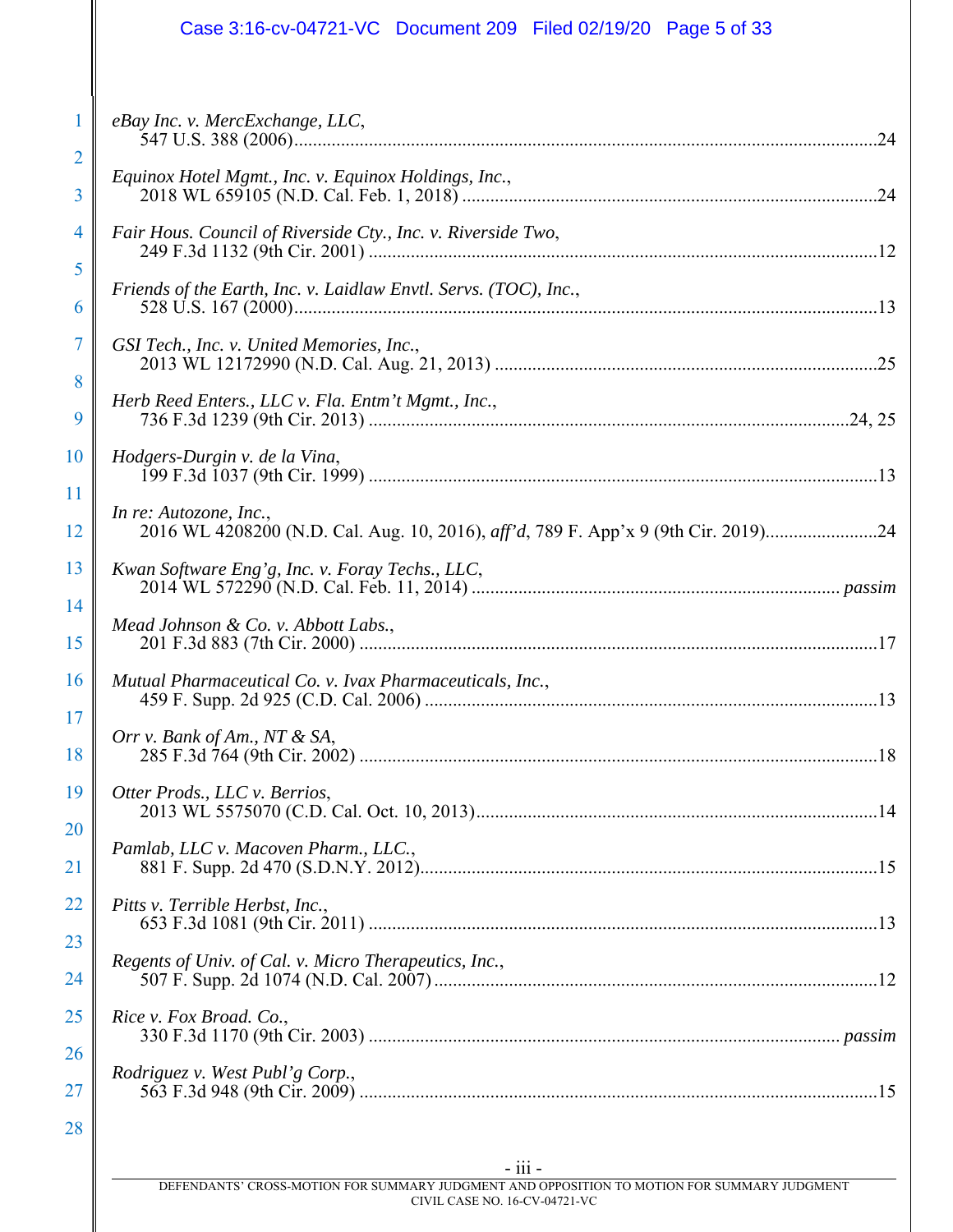# Case 3:16-cv-04721-VC Document 209 Filed 02/19/20 Page 6 of 33

| 24<br>25       | <b>Statutes</b>                                                       |
|----------------|-----------------------------------------------------------------------|
| 23             | Zeltiq Aesthetics, Inc. v. BTL Indus., Inc.,                          |
| 22             | Yash Raj Films (USA), Inc. v. Sidhu,                                  |
| 20<br>21       | William H. Morris Co. v. Grp. W, Inc.,                                |
| 19             | Whitmore v. Arkansas,                                                 |
| 18             | WeWork Cos. v. WePlus (Shanghai) Tech. Co.,                           |
| 16<br>17       | Westinghouse Elec. Corp. v. Gen. Circuit Breaker & Elec. Supply Inc., |
| 15             | Wecosign, Inc. v. IFG Holdings, Inc.,                                 |
| 14             |                                                                       |
| 13             | Wash. Envtl. Council v. Bellon,                                       |
| 11<br>12       | U-Haul Int'l, Inc. v. Jartran, Inc.,                                  |
| 10             | TransWorld Airlines, Inc. v. Am. Coupon Exch., Inc.,                  |
| 9              | TrafficSchool.com, Inc. v. Edriver Inc.,                              |
| 7<br>8         | Stuhlbarg Int'l Sales Co. v. John D. Brush & Co.,                     |
| 6              | Stormans, Inc. v. Selecky,                                            |
| 4<br>5         | Stiles v. Wal-Mart Stores, Inc.,                                      |
| 3              | Southland Sod Farms v. Stover Seed Co.,                               |
| $\overline{2}$ |                                                                       |
| T              | Rolex Watch U.S.A., Inc. v. Agarwal,                                  |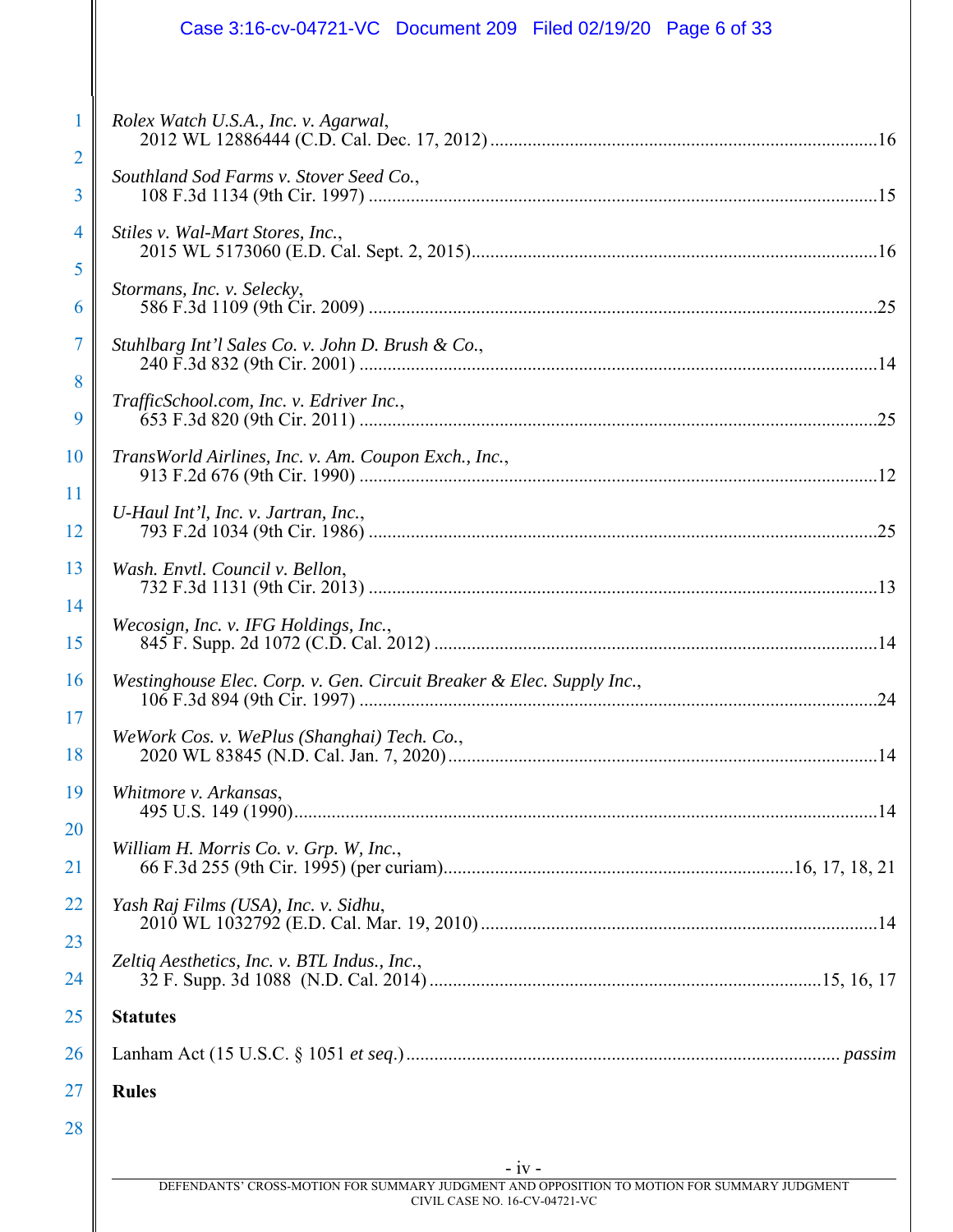# Case 3:16-cv-04721-VC Document 209 Filed 02/19/20 Page 7 of 33

 $\mathbb{I}$ 

| $\mathbf{1}$   |                                                                                                      |  |
|----------------|------------------------------------------------------------------------------------------------------|--|
| $\overline{2}$ |                                                                                                      |  |
| $\overline{3}$ |                                                                                                      |  |
| $\overline{4}$ |                                                                                                      |  |
| 5              |                                                                                                      |  |
| 6              |                                                                                                      |  |
| 7              |                                                                                                      |  |
| 8              |                                                                                                      |  |
| 9              |                                                                                                      |  |
| 10             |                                                                                                      |  |
| 11             |                                                                                                      |  |
| 12             |                                                                                                      |  |
| 13             |                                                                                                      |  |
| 14             |                                                                                                      |  |
| 15             |                                                                                                      |  |
| 16             |                                                                                                      |  |
| 17             |                                                                                                      |  |
| 18             |                                                                                                      |  |
| 19             |                                                                                                      |  |
| 20             |                                                                                                      |  |
| 21             |                                                                                                      |  |
| 22             |                                                                                                      |  |
| 23             |                                                                                                      |  |
| 24             |                                                                                                      |  |
| 25             |                                                                                                      |  |
| 26             |                                                                                                      |  |
| 27             |                                                                                                      |  |
| 28             |                                                                                                      |  |
|                | - V -<br>DEFENDANTS' CROSS-MOTION FOR SUMMARY JUDGMENT AND OPPOSITION TO MOTION FOR SUMMARY JUDGMENT |  |
|                | CIVIL CASE NO. 16-CV-04721-VC                                                                        |  |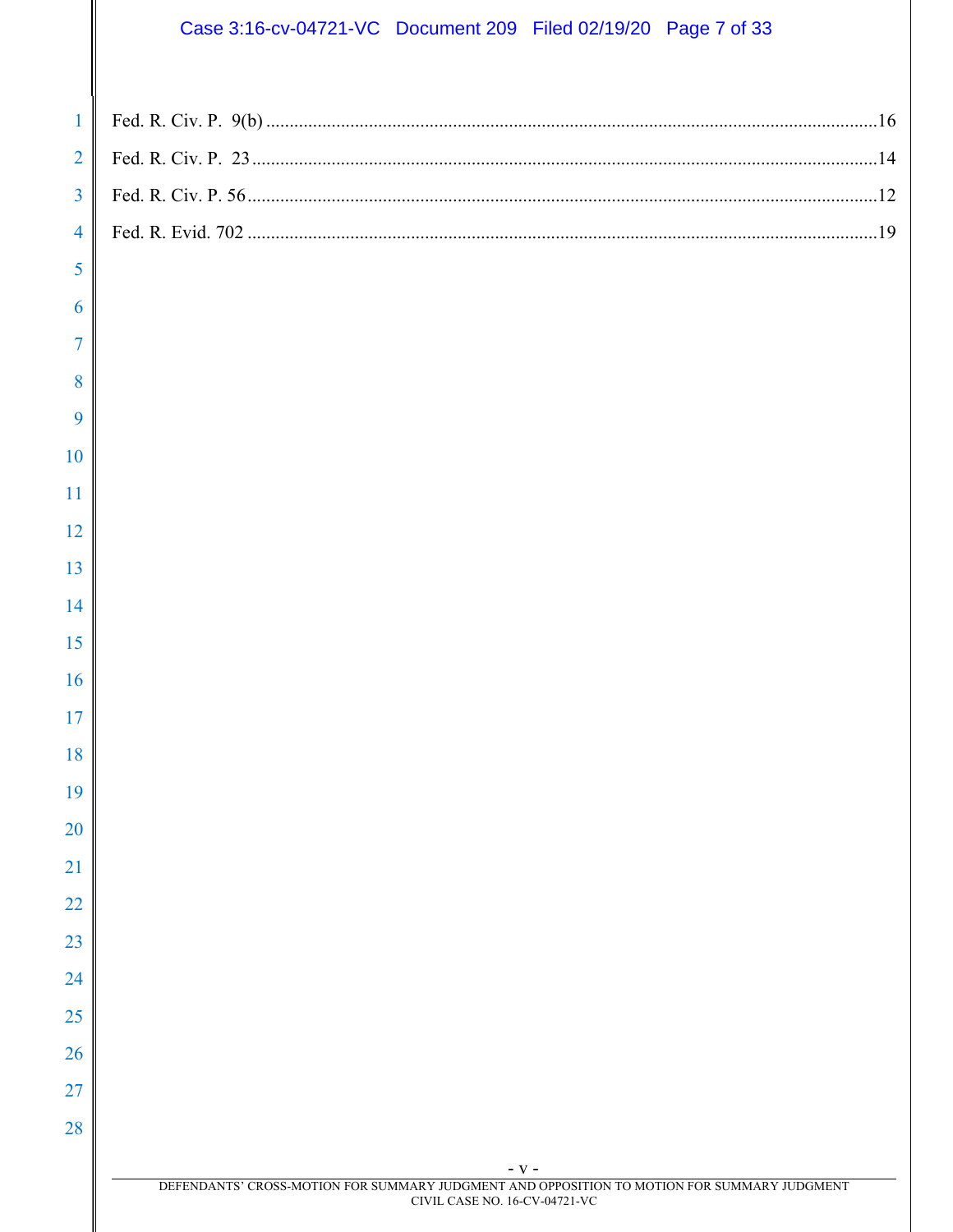## **INTRODUCTION**

The four named Plaintiffs claim to represent hotels that "are not capable of being booked through Expedia, but appear on Expedia's websites."<sup>1</sup> But now that it is time for them to make their case, they offer no proof that there are hotels on Expedia's sites that are incapable of being booked; that Expedia has engineered a bait-and-switch plot to defraud hotels; or that Expedia deceived or misled any consumer in any material way. Because Plaintiffs have no evidentiary support, their motion does more to prove Expedia's defenses than to support their own claims.

The first evidentiary gap is also the most conspicuous—no evidence establishes that all of the four named Plaintiffs are or were members of the class they allegedly represent: (1) Expedia facilitated a reservation at Prospect Historic Hotel in 2016, so notwithstanding a unique technical issue, it was capable of being booked. (2) The Mansion on O Street sent availability data to global distribution systems that in turn sent information to Expedia, and Expedia booked reservations at The Mansion. The record contains contradictory evidence about when, if at all, The Mansion terminated its relationship with each of these global distribution systems such that it would not have been bookable on Expedia's websites. (3) Expedia booked reservations at Shiloh Morning Inn, Shiloh appears to have maintained relationships with third parties that sent availability data to Expedia, and no evidence shows that these relationships ever ended, which means likewise that Plaintiffs have failed to establish Shiloh's class membership. (4) Although Buckeye Tree Lodge did appear on Expedia's sites before Expedia could make a booking, it was the result of a one-off inadvertent coding error that was quickly corrected, and no evidence supports Plaintiffs' conjecture that the error might somehow become un-fixed.

Plaintiffs' failure to come forward with evidence of their own class membership is symptomatic of a basic defect in their theory of class liability: No evidence shows that the class includes any hotels at all. The handful of properties Plaintiffs mention in declarations replete with hearsay are either (1) not actually on Expedia's websites or (2) are capable of being booked. Furthermore, to the extent the Court

 $\overline{a}$ 

<sup>&</sup>lt;sup>1</sup> Well, not exactly. Their motion actually asserts that they represent a class of hotels that have "no binding contractual affiliation" with Expedia. ECF 201-2 ("Mot.") at 1. Plaintiffs' motion ignores that the Court denied their request to "to certify a class of hotels that have no direct contractual arrangement with Expedia" and instead certified the narrower class stated in the text. ECF 164 at 4, 5.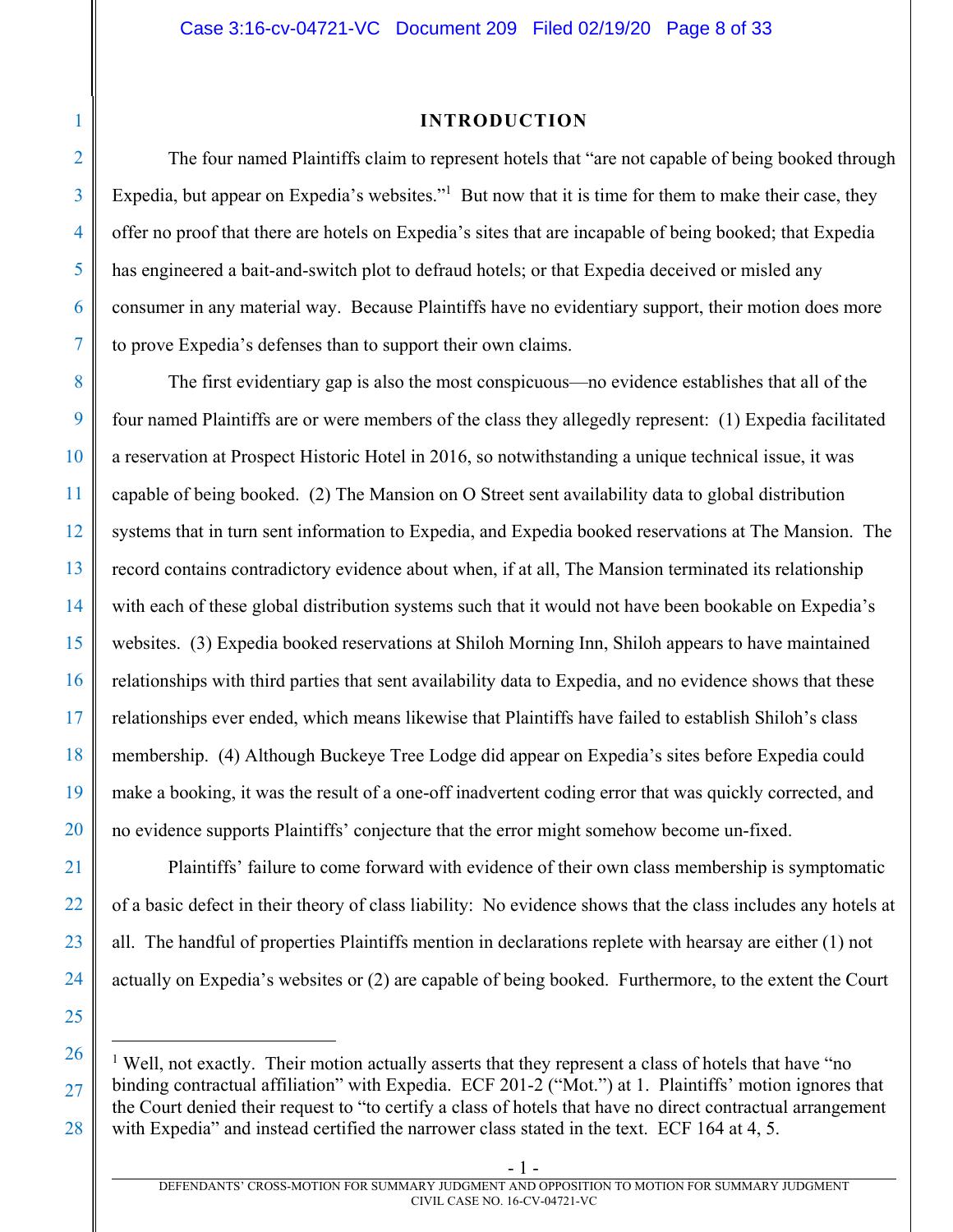### Case 3:16-cv-04721-VC Document 209 Filed 02/19/20 Page 9 of 33

determines that any named Plaintiff fits the class definition, no evidence shows the class is larger than four or that the idiosyncratic issues that led any hotel to appear are widespread or unresolved.

The undisputed factual record debunks Plaintiffs' tired claims of a bait-and-switch scheme. Expedia has no interest in marketing hotel rooms it cannot book. That would be bad business. Expedia works to ensure that only hotels capable of being booked appear on its websites. For the same reason, Expedia diligently works to ensure that it does not spend its money on Google ads for hotels it cannot book. Finally, the phone numbers Plaintiffs complain of no longer appear on three of the four websites at issue, and, as to the fourth, Expedia clearly identifies itself when a consumer calls the listed number.

9 10 11 12 13 14 15 16 17 18 19 20 But even if Plaintiffs had carried their burden to show that the class was not empty, their Lanham Act claim would fail. Their case rests on the implicit but incorrect assumption that consumers arrive on Expedia's websites like shoppers in a grocery store who decide to buy salt and vinegar potato chips when the jalapeno chips they came for are sold out. In fact, consumers almost never come to Expedia's sites with a specific hotel in mind, search for that hotel, and complete a reservation. They come to Expedia's websites in the midst of a lengthy process that involves many other online resources, all competing for their business, and they often leave without buying anything. They use Expedia's websites to find inspiration for a vacation, to research hotel options, and to compare prices and hotel amenities, and they commonly make a reservation on another website days or weeks later. Hotels listed on Expedia actually benefit from that listing even if they are unavailable because Expedia is one of the primary resources consumers use to find and learn about hotels. This "billboard effect" far outweighs any of the negative effects that Plaintiffs hypothesize.

Plaintiffs thus cannot prove three essential elements of their claims under the Lanham Act: (1) no evidence shows that any of the challenged statements were false or misleading; (2) Plaintiffs cannot prove that a "substantial segment" of the relevant audience was misled; and (3) no evidence could prove that any of the allegedly false or misleading statements were material to consumers' booking decisions. *See Rice v. Fox Broad. Co.*, 330 F.3d 1170, 1180 (9th Cir. 2003) (listing these elements).

The Court should therefore grant Expedia's cross-motion for summary judgment, and in no event should the Court grant Plaintiffs' motion, even if Expedia's motion is denied.

28

21

22

23

24

25

26

27

1

2

3

4

5

6

7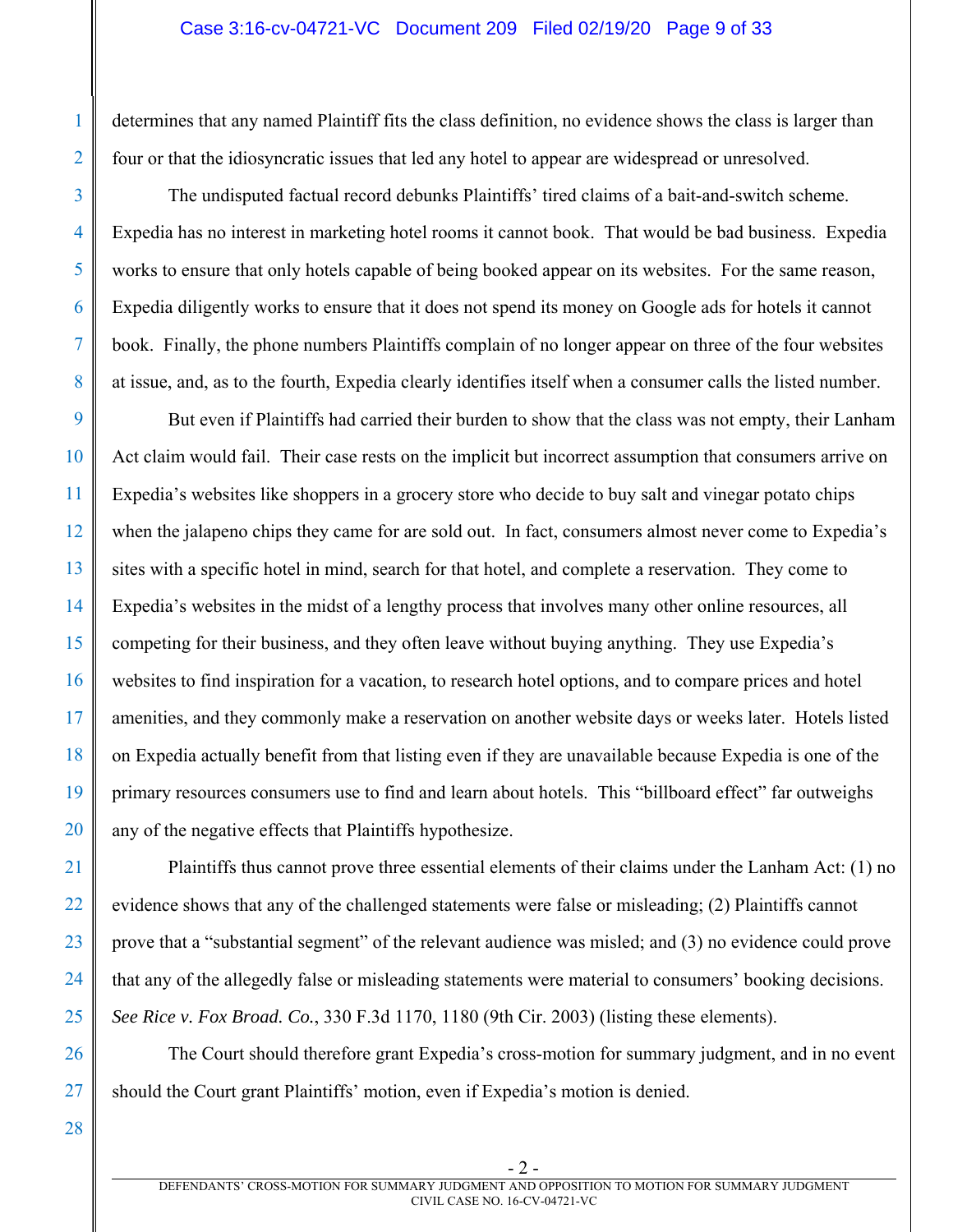#### **BACKGROUND**

### **I. Procedural History**

1

2

3

4

5

6

7

8

9

10

11

12

13

14

15

16

17

18

19

20

21

22

23

24

25

26

27

28

Plaintiffs originally asserted five claims, *see generally* ECF 62, but now pursue only one claim under the Lanham Act, *see* ECF 164. The class Plaintiffs originally proposed would have swept in the vast majority of the more than 160,000 hotels on Expedia's websites. *See* ECF 117-1. After that class was rejected almost two years ago, *see* ECF 118, Plaintiffs proposed a smaller class of hotels with "no direct contractual arrangements with Expedia." ECF 164 at 4. The Court granted that motion in part, but "for an even narrower class than the one they proposed: hotels that do not have booking agreements with Expedia and are not capable of being booked through Expedia, but appear on Expedia's websites." *Id.* at 5. And although Plaintiffs originally sought a wide variety of relief, *see* ECF 62 at 20-23, only their claim for injunctive relief remains, *see* ECF 164 at 8-9.

Plaintiffs' summary judgment motion identifies three supposed instances of false advertising. First, they allege that Expedia falsely states on its websites that class members' hotels are "booked." *See* Mot. at 6. Second, Plaintiffs allege that Expedia pays for false Google ads for class members' hotels. *Id.* at 2-3. Third, Plaintiffs allege that Expedia lists false or misleading phone numbers on its websites. *Id.* at 2. The evidence supports none of these claims.

**II. Undisputed Facts** 

# **A. The Named Plaintiffs Appeared on Expedia's Sites as a Result of Their Own Actions or Inadvertent Technical Errors that Will Not Resurface.**

Plaintiffs first challenge the messages Expedia displays next to hotels that have no availability on Expedia's sites. *See* Mot. at 2. These messages are universal, apply to all hotels, and appear next to hotels that are *not* class members—hotels that are directly contracted or otherwise capable of being booked when the property has loaded inventory. *See* Goorbergh Decl. ¶¶ 8-11. Indeed, of the approximately 160,000 hotels that appear on Expedia, the vast majority are directly contracted. *Id.* ¶ 2.

Plaintiffs have identified no systematic errors—let alone intentional processes—that cause hotels that cannot be booked to appear on Expedia's websites. The reason is simple: there are none. Expedia has no incentive to draw attention to hotels that cannot be booked through its websites. Stevenson Decl. ¶ 5; Grender-Jones Decl. ¶ 7; Crawford Decl. ¶ 4.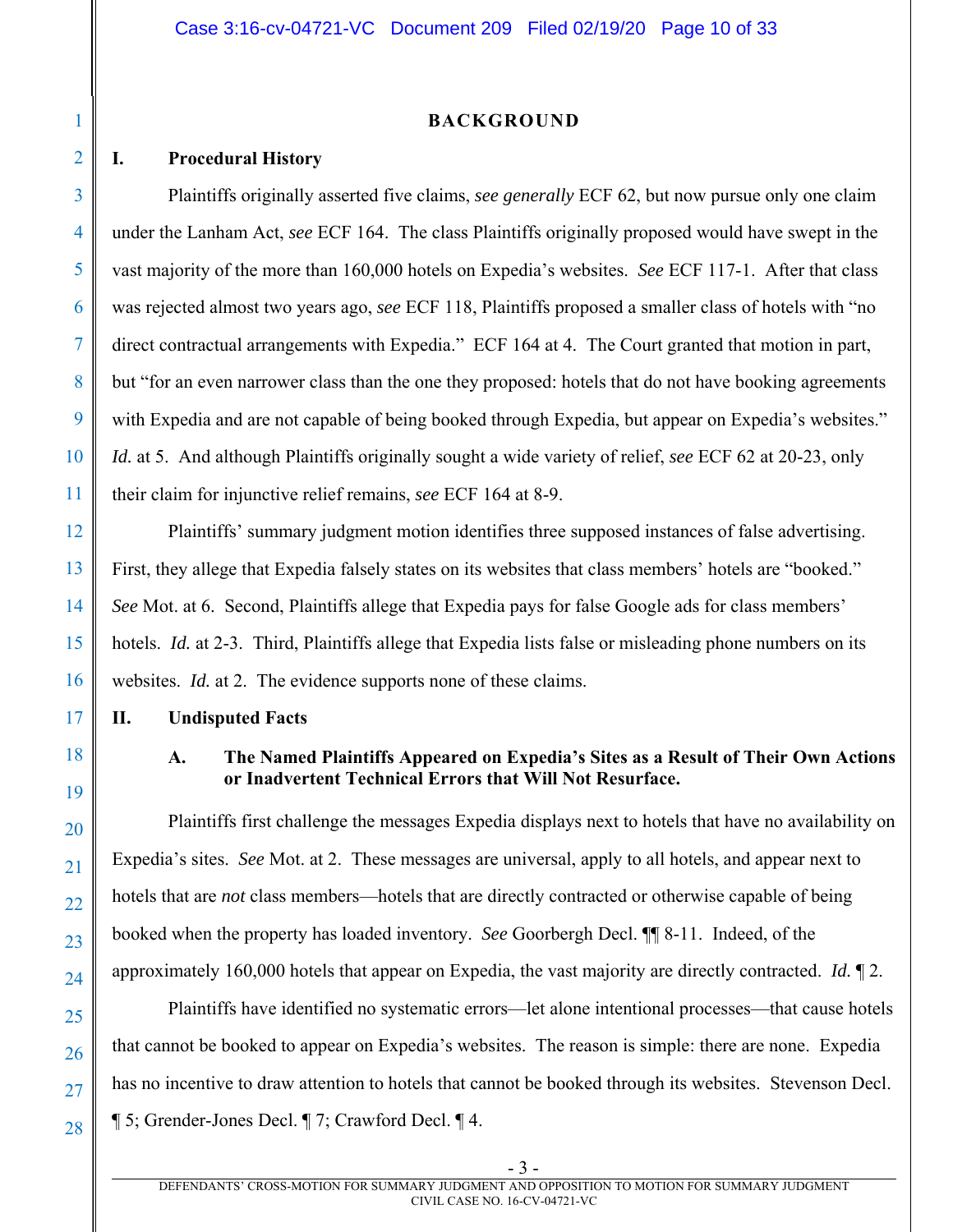The four properties that lend their names to this lawsuit are therefore not representatives of victimized hotel owners; they are idiosyncrasies that found their way onto Expedia's websites as a result of their own actions, relationships with various third parties, or inadvertent technical errors that occurred in unique circumstances. The record does not establish any likelihood of these errors resurfacing.

## **1.** *The Mansion on O Street*

The Mansion appeared on Expedia because it worked with a channel manager<sup>2</sup> and global distribution systems<sup>3</sup> ("GDSs") that sent information to online travel agencies like Expedia. Jolin Decl. ¶¶ 26-27, Exs. F & G. If someone searched for The Mansion on Expedia, Expedia's system would query the GDSs to determine whether The Mansion had rooms. *Id*. ¶¶ 12, 26-28. The Mansion was thus capable of being booked and was booked—and so is not a class member. *Id.* ¶ 27.

The Mansion claims to have terminated its relationship with its channel manager, but the record does not clearly show that the relationship between The Mansion and each of the GDSs was terminated such that it would not have been bookable on Expedia's websites. *See* Oatis Decl. Ex. C. What is clear is that Expedia did not receive notification of the termination from two intermediary GDSs. Jolin Decl. ¶ 28. Expedia therefore continued to query the GDSs for information about The Mansion, only to receive reports that no rooms were available. *Id.* As soon as Expedia learned of the issue, it deactivated The Mansion and any other hotel that might have experienced a similar issue. Expedia marked as "inactive" any hotels that were both (a) formerly bookable through a global distribution system and (b) not bookable through any other provider. ECF 103-28 ¶¶ 2-5. Inactive hotels cannot appear on Expedia's websites unless they revive their relationship with Expedia or a third party. Jolin Decl. ¶¶ 10, 28-29. Expedia also stopped working with GDSs as a supply source for lodging properties altogether in 2019. *Id.* ¶ 13. There can be no hotels similar to The Mansion because Expedia does not source hotels from a GDS. As a result, no evidence suggests that this error could occur again.

 $\overline{a}$ 

 $2$  Hotels use channel manager software to connect their internal reservation systems to the many third parties who sell rooms. *See* ECF 199-8 at 23; ECF 117-1 ¶ 4.

 $3$  Hotels use third-party electronic reservation networks known as "global distribution systems" to widely disseminate information to the online platforms where consumers search for and reserve rooms. ECF 117-1 ¶¶ 3, 5.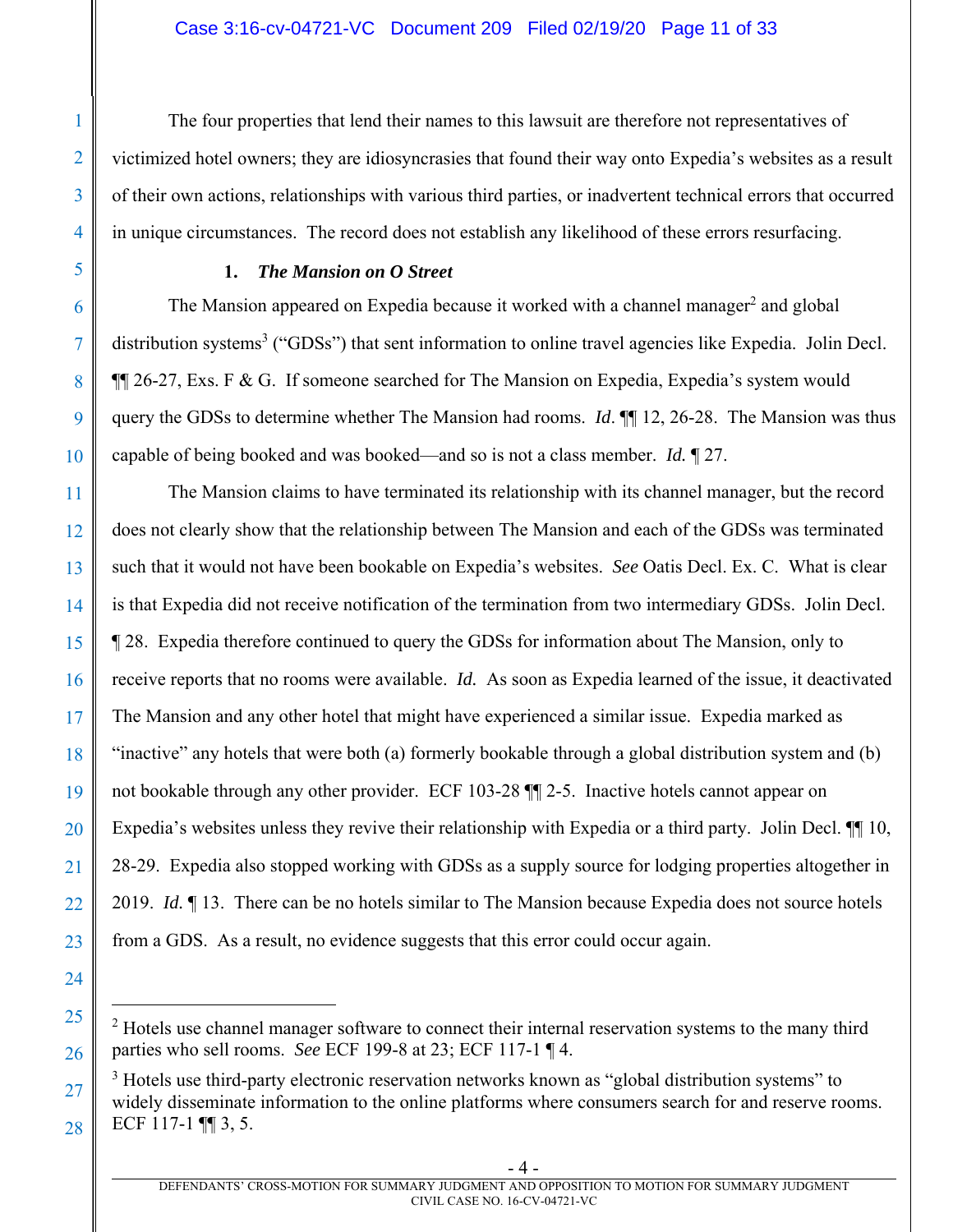#### **2.** *Prospect Historic Hotel*

Prospect Historic Hotel first appeared on Expedia in 2016 because of its apparent relationship with a destination management company.<sup>4</sup> Puig Sainz Decl. ¶ 8-9. The destination management company appears to have contracted in turn with a bed bank<sup>5</sup> to distribute information about Prospect's rate and rooms. *Id*. The bed bank then contracted with Expedia and passed on Prospect's data. *Id*. ¶ 9. Expedia in fact facilitated one reservation at Prospect in 2016. ECF 145-1 ¶ 4. It was thus bookable and not a class member.

8 9 10 11 12 13 14 15 16 Later, however, when Expedia attempted to complete bookings at Prospect, customers would often receive an error message that resulted in a failed reservation attempt—apparently because of a latency issue on the part of the bed bank. Puig Sainz Decl. ¶ 9. As a result of the high error rates, Expedia discussed the issue with the bed bank and agreed that Expedia would stop offering availability information until the technical issue was corrected. *Id*. ¶ 10. Expedia later completely shut off the connection between the bed bank and Expedia for all properties potentially subject to the bed bank's latency issue. *Id.* 12. No evidence suggests any possibility that this problem will occur in the future, and Expedia conducted an investigation that confirmed Prospect was the only U.S. property that appeared on Expedia as unavailable as a result of this issue. *Id.* ¶ 13.

17 18 19 20 21 22 23 24 In addition to correcting the technical issue that caused unsuccessful bookings for Prospect, Expedia maintains four proactive controls that work to prevent hotels from appearing as a result of inaccurate or outdated information from bed banks. First, before Expedia partners with a bed bank, it instructs its representatives to discuss the process for the bed bank to notify Expedia when a hotel ceases its affiliation with the bed bank. Puig Sainz Decl. ¶ 5. Second, Expedia's contracts with bed banks require the bed banks to provide accurate information for all unbooked rooms. For example, Expedia's contract with HotelBeds (the entity that provided Expedia with rate and availability information for Prospect) requires it to provide Expedia with "all active and valid inventory available and to operate in

25

<u>.</u>

26

27

28

1

2

3

4

5

6

<sup>&</sup>lt;sup>4</sup> Destination management companies market properties to travel agents for events and tours. ECF 145-13 ¶ 8.

<sup>&</sup>lt;sup>5</sup> "Bed banks" contract with hotels to hold large numbers of rooms in reserve for resale. Puig Sainz Decl. ¶ 2.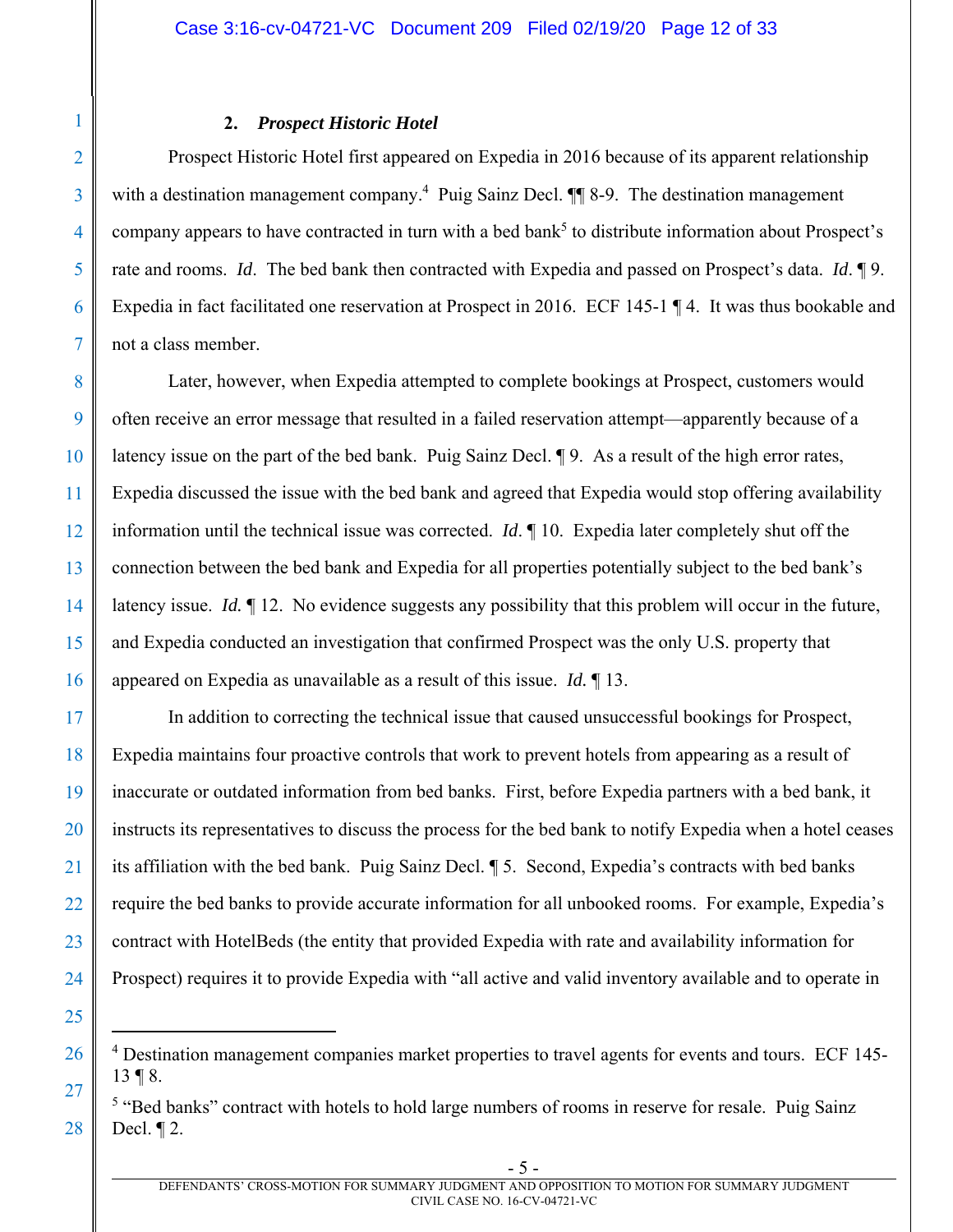real time confirmation." *Id*. ¶ 4, Ex. A. Third, Expedia requests that bed banks remove properties that terminate their affiliation with the bed bank from the feed they pass to Expedia. *Id.* ¶¶ 4-6, Exs. D & E. And fourth, Expedia uses technology that prevents hotels from appearing in search results when a bed bank removes the property from the same inventory feed. *Id.* ¶ 6.

## **3.** *Shiloh Morning Inn*

Shiloh Morning Inn also appeared as a bookable property on Expedia's websites and Expedia booked reservations at Shiloh. ECF 145-1 ¶¶ 2-3, Ex. A (ECF 145-2). It is clear that Shiloh contracted with some third parties, including BedandBreakfast.com and channel managers, but its owner could not explain what third-party relationships it had or when those relationships ended, if ever. *See* ECF 145-4 at 106:13-16. In any event, no evidence shows that Shiloh could appear on Expedia's websites again without its agreement, so no evidence shows that it was or is in the class.<sup>6</sup>

## **4.** *Buckeye Tree Lodge*

Buckeye Tree Lodge, a property formerly owned by Plaintiff Buckeye LLC, appeared on Expedia as a result of a coding error that was corrected more than three years ago. Buckeye's previous owner, Dennis Villavicencio, communicated with Expedia about joining in early 2015. Jolin Decl. ¶ 17, Ex. C. Although Mr. Villavicencio ultimately decided not to partner with Expedia, Buckeye was inadvertently marked as bookable before negotiations were complete, and this error caused Buckeye to appear in response to certain searches. *See id*. ¶ 19, Ex. D. Expedia took immediate steps to correct the coding error—for Buckeye, any similarly impacted hotels, and any future hotels—when it learned of this issue in August 2016. *See* ECF 145 at 5.

1

1

2

3

4

5

6

7

8

9

10

11

12

13

14

15

16

17

18

19

20

21

- 6 -

<sup>22</sup>  23 24 25 26 27 28 <sup>6</sup> Despite the lack of evidence about what caused Shiloh to appear on Expedia's sites, and even though there is no evidence that any hotels appeared on Expedia's sites as a result of a connection with BedandBreakfast.com, Expedia has ensured that hotels with relationships to BedandBreakfast.com do not appear on its sites unless they can be booked. Expedia has partnered with BedandBreakfast.com since 2005. Hutchings Decl. ¶ 2. In the summer of 2018, Expedia migrated properties from the BedandBreakfast.com platform to the Expedia platform. *Id. ¶* 3. For those properties that contracted directly with BedandBreakfast.com, Expedia sought to re-contract them directly. *Id.* ¶¶ 3-7. Some properties decided not to re-contract directly with Expedia. To ensure that those hotels were removed from the websites, Expedia first identified and deactivated hotels that had declined the migration, and second, it turned off BedandBreakfast.com as a provider so that no hotels can appear as a result of that connection. *Id. ¶ 8.* There is thus no evidence to suggest that any errors will occur in the future.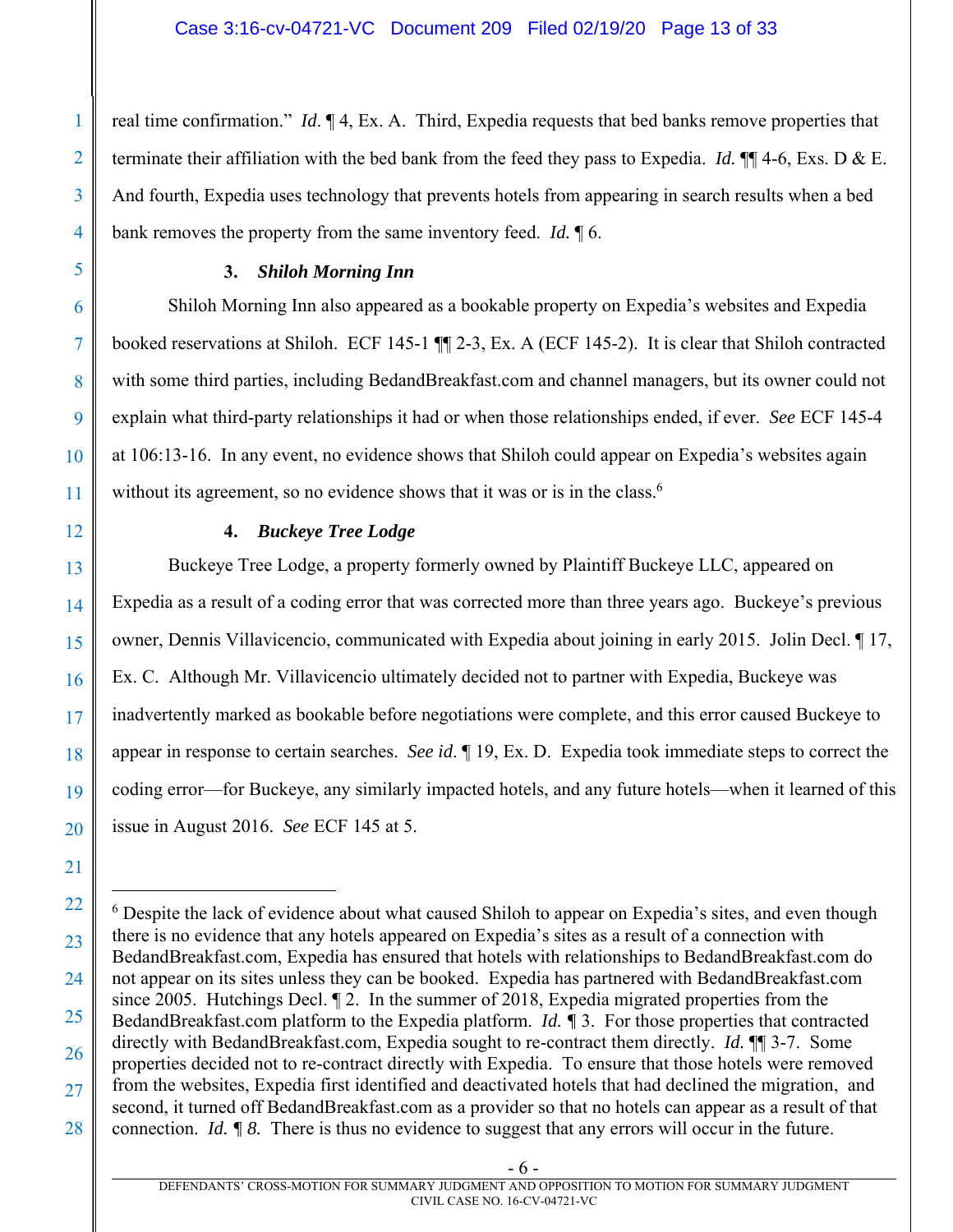## Case 3:16-cv-04721-VC Document 209 Filed 02/19/20 Page 14 of 33

When Expedia corrected the coding error, it ensured that a hotel in negotiations cannot appear on Expedia until its agreement is finalized. Jolin Decl. ¶ 24. Negotiating properties are not set to "bookable" until they execute a partner agreement. *See id*. ¶¶ 8, 10, 24. Expedia also trains its market managers to mark hotels that do not sign a partner agreement as "unsuccessful" or "lost property." *Id.* ¶ 11. This designation automatically prompts Expedia's Lodging Data Management team to mark the property as "inactive," a further protection. *Id*. Plaintiffs cite no evidence that a hotel has appeared on Expedia's sites as a result of this error since it was corrected or that the error is likely to recur. It is not.

## **5.** *Other Properties*

Plaintiffs claim to have identified *only 25 other hotels* out of the approximately 160,000 properties listed on Expedia's websites that supposedly fit the class definition. *See* ECF 202-20, 202-21, 202-22. That is quite a shocking admission to make after so much discovery, so much litigation, so much time, and such great costs.<sup>7</sup> But even those hotels are not members of the class. They either do not appear on Expedia's websites or are actually capable of being booked on the websites (including through direct contracts with Expedia). *See* Graham Decl. ¶¶ 7-31. Almost 90% of the properties Plaintiffs identified are indeed bookable.<sup>8</sup>

In sum, no evidence shows that any hotels are members of the class the Court defined or that any errors that caused the named Plaintiffs to appear on Expedia's sites will resurface. It is clear that if a problem did arise, Expedia has no interest in displaying unbookable hotels and ensures that would-be class member hotels do not appear on its websites.

# **B. Expedia Prevents Google from Disseminating the Challenged Ads.**

Plaintiffs next argue that Expedia's Google ads are false or misleading because they direct consumers toward Expedia's websites for class member hotels even though Expedia cannot complete a

<sup>8</sup> Expedia has also proven that Plaintiffs' list is unreliable before, and Plaintiffs have taken no efforts to provide additional or different evidence to the Court. *See* ECF 145-16.

1

 $7$  Then again, it matches other evidence in the record. Out of the approximately 160,000 U.S. hotels on Expedia, Goorbergh Decl. ¶ 2, there are only approximately 400 (0.25%) for which Expedia receives inventory information only through a bed bank, Puig Sainz Decl. ¶ 3, which is, as far as Expedia can determine, the only category of hotels raised by Plaintiffs that could theoretically include class members. No evidence shows that any of these properties actually are class members.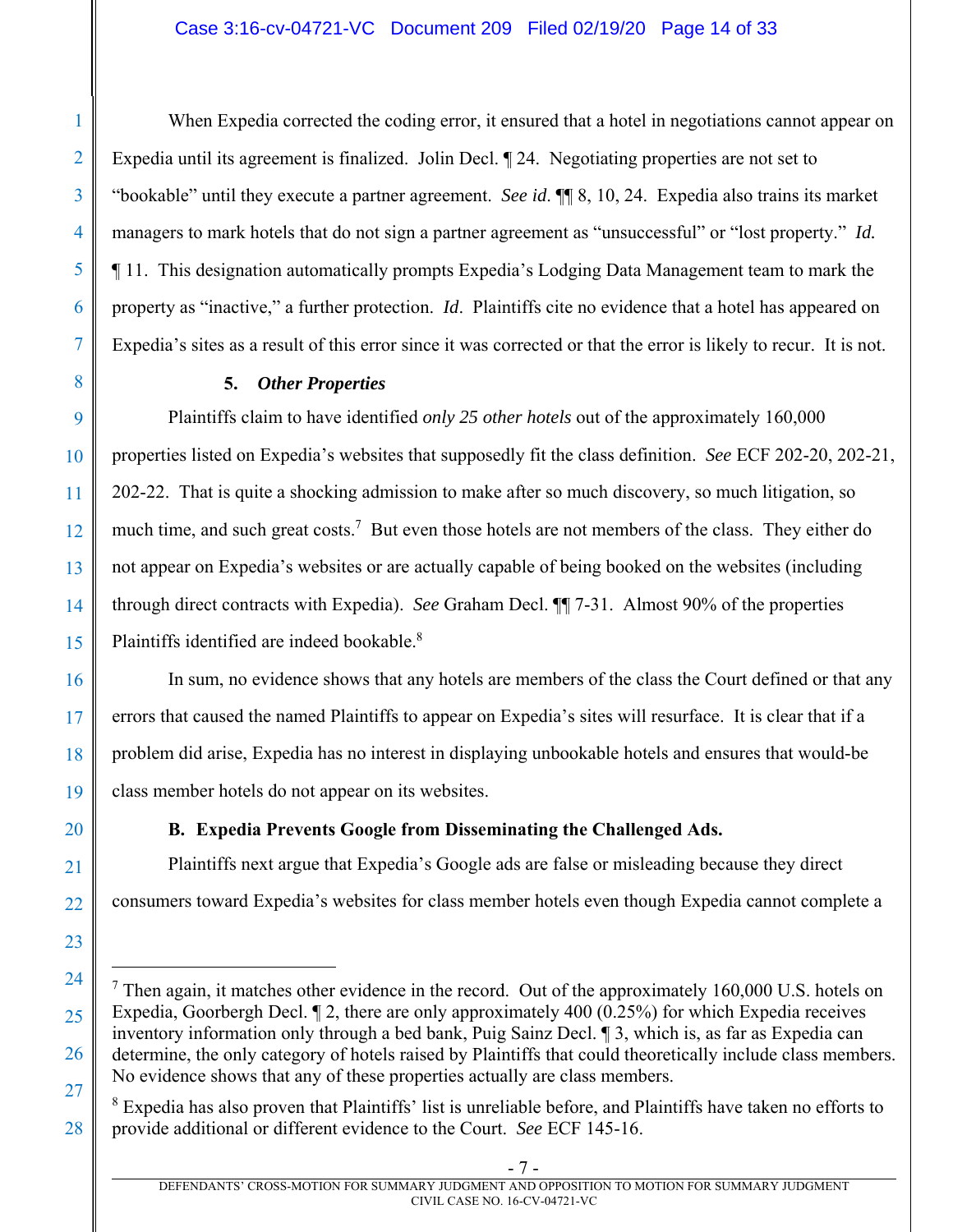reservation. *See* Mot. at 2-3.

1

2

3

4

5

6

7

8

9

10

11

12

13

14

15

16

17

18

19

20

21

22

23

24

25

1

26

27

28

Expedia ads do not appear in Google search results as Plaintiffs allege. Expedia purchases Google ads in two ways. First, Expedia uses Google's automated Dynamic Search Ads program. Taylor Decl. ¶ 2; Grender-Jones Decl. ¶ 2. That program indexes Expedia's websites and creates ads for hotels if it finds that Expedia offers reservations for the searched hotel. Taylor Decl.  $\sqrt{3}$ ; Grender-Jones Decl. ¶ 3. After an automated bidding process, Expedia ads appear with Google search results. *Id.* Because class member hotels do not appear on Expedia's websites, the automated Google process will not serve advertisements for a class-member hotel that is not capable of being booked on Expedia's sites.<sup>9</sup> Taylor Decl.  $\P$  6-7; Grender-Jones Decl.  $\P$  4. Three of the four Expedia sites at issue here (Expedia.com, Travelocity.com, and Orbitz.com) have gone further and block advertisements from appearing within search results created via Google's automated Dynamic Search Ads program

Taylor Decl. ¶ 7.

Second, Expedia uses Google's exact match keywords bidding program. Taylor Decl. ¶ 2; Grender-Jones Decl. ¶ 2. Expedia provides Google with specific key words on which it would like to bid. Again, Expedia works to exclude properties that it ceases to work with or that are set to "inactive" status from the exact match keywords program. Taylor Decl. ¶¶ 7-8; Grender-Jones Decl. ¶ 6.

# **C. Phone Numbers on Expedia Did Not and Do No Mislead Anyone.**

Plaintiffs also challenge previous versions of Expedia's websites that showed Expedia phone numbers next to hotel listings.10 *See* Mot. at 2, 6. But as Plaintiffs acknowledge, Expedia's operators said who was actually on the phone. *See id.* at 2.

Expedia no longer displays phone numbers as Plaintiffs allege. As part of a broader revamp of its websites in 2019, Expedia removed all phone numbers that previously appeared next to hotel listings on search results pages on Expedia.com, Travelocity.com, and Orbitz.com. On infosite pages on these

 $9$  For this reason, it is no surprise that the hotel Plaintiffs' survey experts used in their Google ads surveys, the Vendange Carmel Inn & Suites, *can* be booked on Expedia's sites. *See* Dennis Rep. Att. D at 47, ECF 199-4; ECF 199-5 at 5; Wood Rep. Ex. A at 8, ECF 93-6.

<sup>10</sup> Plaintiffs also claim that consumers who call Expedia are "pressured to book other hotels," *see* Mot. at 6, but they cite no evidence to support that assertion.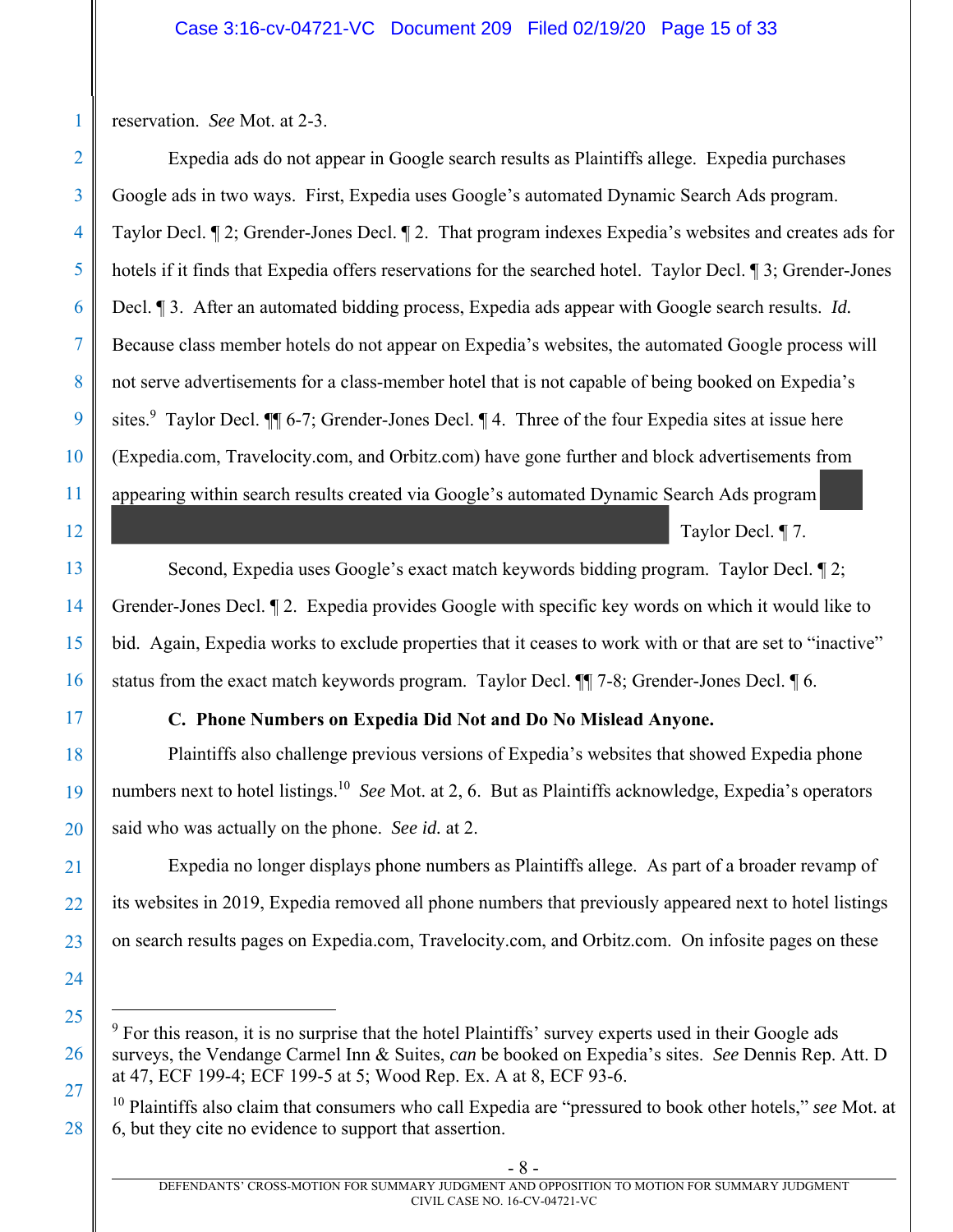### Case 3:16-cv-04721-VC Document 209 Filed 02/19/20 Page 16 of 33

sites, one phone number is located next to the text: "Book online or call." Crawford Decl. ¶ 10. Each website uses one phone number for all hotels on the website (although the number is different on the desktop site versus mobile site and different for hotel searches versus package searches). *Id.* When a customer calls the phone number, a recorded message immediately identifies the website by saying "Hi, welcome to Expedia.com," "Thank you for calling Orbitz," or "Thanks for calling Travelocity." *Id.* 

Hotels.com similarly changed the way it displays phone numbers as part of a 2019 website redesign. Hotels.com uses only one phone number for all hotels in the search results page and one phone number for all hotel infosite pages (with different numbers for desktop versus mobile sites and for hotel searches versus package searches). Callers hear a recorded message that clearly identifies the line as a Hotels.com number. Stevenson Decl. ¶ 9.

## **D. Plaintiffs' Bait-and-Switch Theory Is Fiction.**

As explained above, Plaintiffs have no evidence that they represent any class members. But even if they could find a class to represent, the undisputed facts disprove their allegations of a bait-andswitch scheme. Plaintiffs have litigated this case and now seek summary judgment on the premise that this is a traditional case about false advertising and labeling. Their abstract theory is that consumers searching for a room at a specific class member hotel for particular dates were misled by Expedia to believe the hotel was unavailable for those dates, and immediately booked a different hotel available on Expedia. Mot. at 3. The undisputed reality is far more complicated.

19 20 21 22 23 24 25 26 27 28 The online travel marketplace is highly competitive and varied, and a consumer's path to a hotel booking is not a simple process. *See* ECF 199-8. Online search resources have proliferated. *Id.* at 4. Hotels offer rooms on their own websites and promote a variety of brands and loyalty programs. *See id.*  at 3, 25-29. Online travel agents such as Expedia.com and Hotels.com allow consumers to search for, browse, and compare many hotels in addition to completing an actual booking. *See, e.g.*, *id.* at 6-7. Aggregators like Kayak collect information from many travel sites and often focus on price-comparison shoppers. *See id.* at 5-6. Social media sites like TripAdvisor and Yelp offer reviews. *See id.* at 6. Search engines like Google, in addition to displaying URLs, pictures, and maps in response to searches, offer their own booking tools. *See id.* at 4-5. These resources are also interconnected. For example, in response to a search for hotels, Google might offer links to multiple direct hotel websites, online travel

1

- 9 -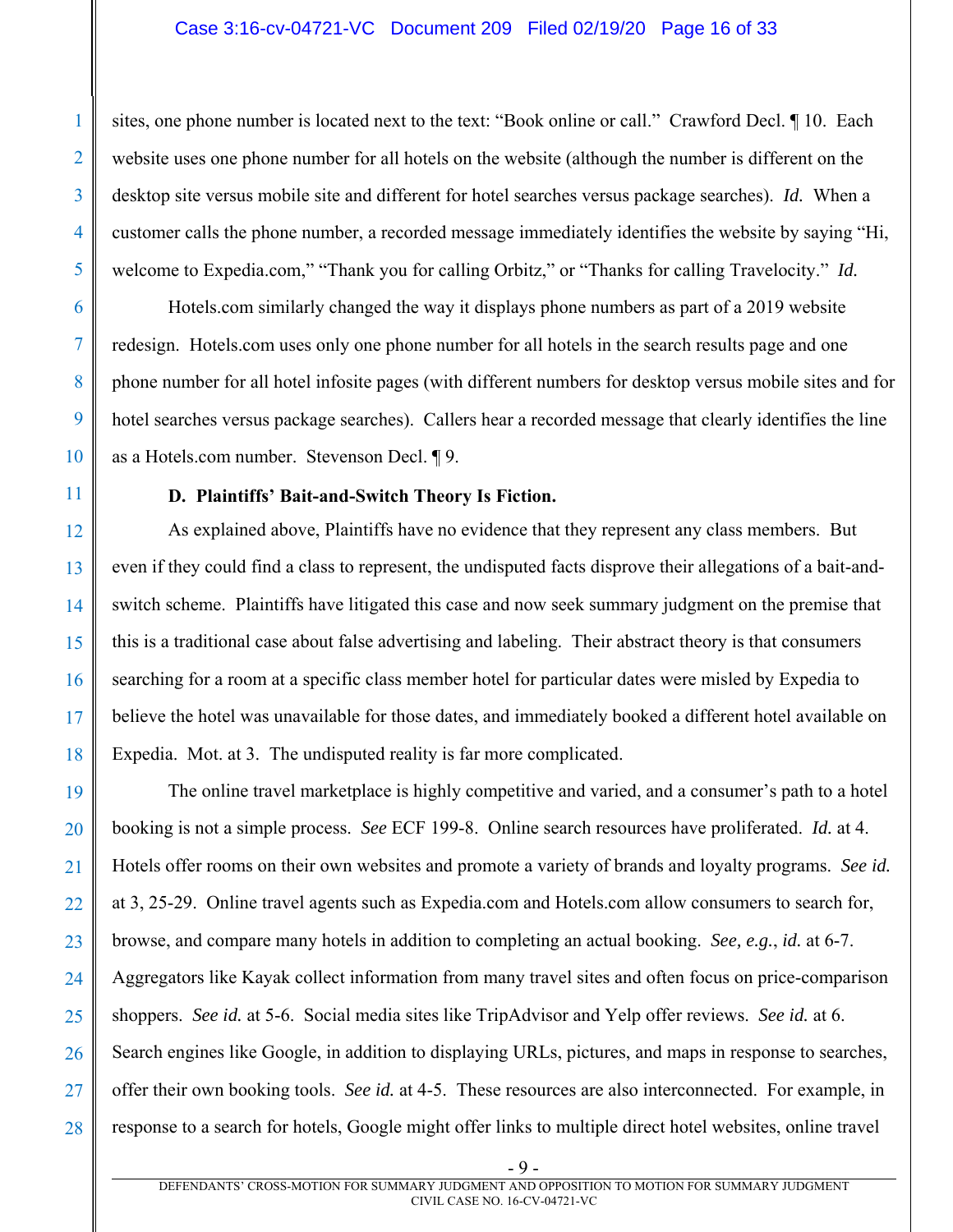agents, and its own booking tools. *See id.* at 4-5.

Consumers typically consult many online resources during a search for a single hotel stay. According to Google, travelers generally follow a five-stage process and visit 22 travel-related sites over more than nine days on average. ECF199-8 at 7-8. Research by TripAdvisor shows that searches last longer (typically more than four weeks) and begin with generic search terms before narrowing to a middle phase that involves online travel agents and hotel-specific websites. *Id.* at 8. According to prelitigation research sponsored by Expedia, consumers spend up to 45 days and make up to 140 visits to travel sites before making a particular hotel reservation. ECF 102-27 at 11-17.

Clickstream data shows that consumers' movements from search to booking vary significantly. Some travelers do all of their research and booking on the hotel site itself, *see* ECF199-8 at 9, but most move from one site to another and back again—for example from an online travel agency to an aggregator, then back to the online travel agency, then finally to the hotel site. *Id.* According to data collected from a random sample of 50,000 consumers, people who eventually book on an online travel agent's site have also visited direct hotel sites more than three times, completed more than four web searches, visited TripAdvisor more than twice, and visited an aggregator more than twice before making a booking. *Id.* at 11. These figures are similar for those who book directly on the hotel site. *See id.* Even after a booking is complete, cancellations approach 40 percent. *See id.* at 12. Most of those who rebook after a cancellation visit both an online travel agent and a direct hotel site, which suggests that they were undecided or are hunting for a better deal. *See id.* at 12-13.

27 28 Travelers visit online travel agents like Expedia throughout their searches, but these sites are most heavily consulted in the middle stages and focus on research and comparisons. *See* ECF102-27 at 12-13, 15-16. Notably, fewer than 2% of visitors who clicked on a hotel search result for a specific property on Expedia did so after searching for a specific hotel. ECF199-8 at 13-14. Even the tiny fraction of consumers who search for a specific hotel appear mostly undecided. Almost half of these consumers search for *another* hotel by name, and the vast majority view multiple hotels. *See id.* at 14- 16. In order for Plaintiffs' theory of liability to bear out, a consumer must have gone to Expedia knowing about and wanting to stay at a specific hotel on particular dates, looked for that hotel on Expedia for those dates, saw unavailability messaging, believed that the messaging meant the hotel was

1

2

3

4

5

6

7

- 10 -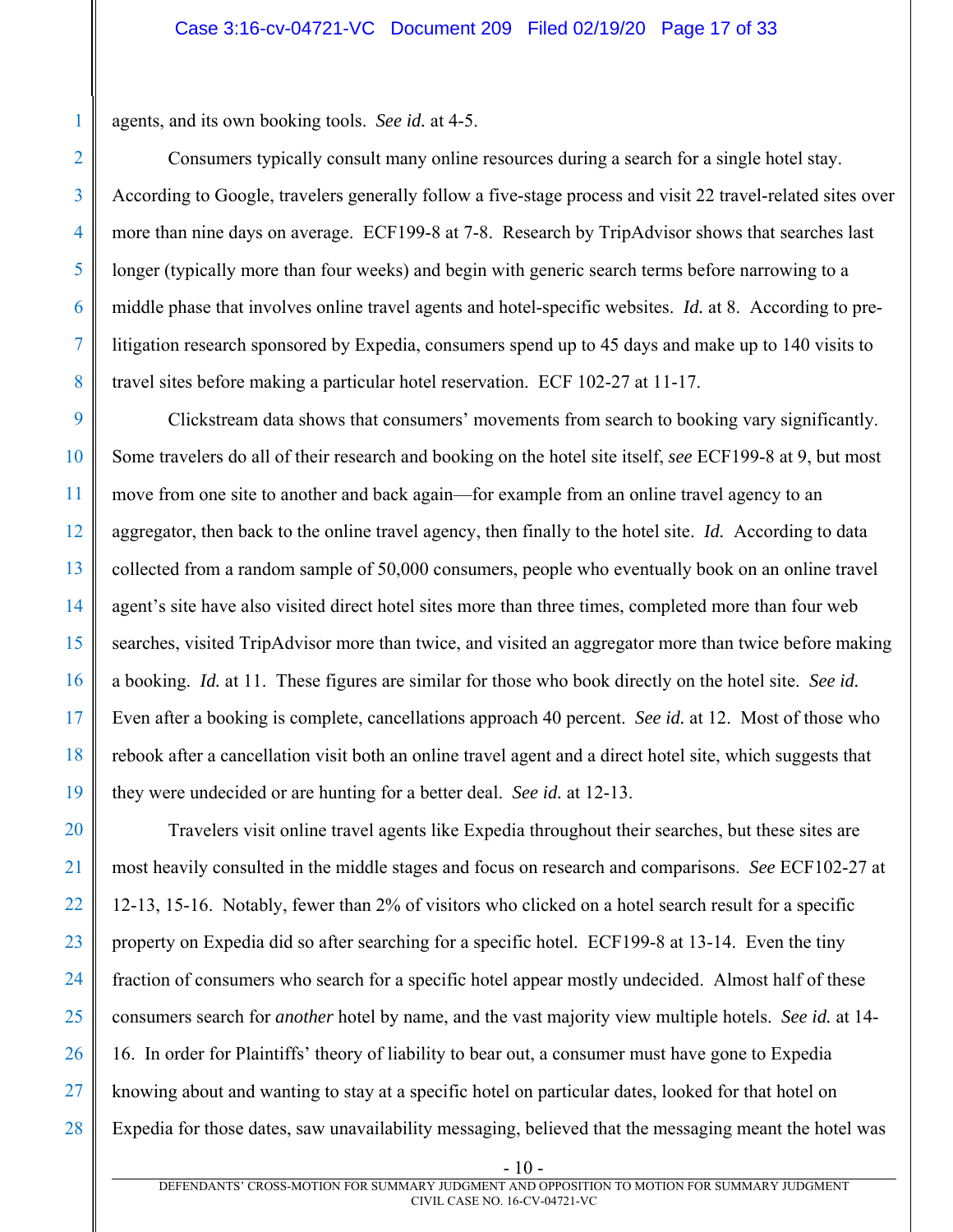## Case 3:16-cv-04721-VC Document 209 Filed 02/19/20 Page 18 of 33

1

2

3

4

5

6

7

8

9

10

11

12

13

14

15

16

17

18

19

20

21

22

23

24

25

1

26

27

28

completely sold out, did not consult and used no other resources to check availability for that chosen hotel, booked another hotel offered by Expedia for the desired dates, and did not cancel that reservation later after obtaining additional information. *Id*. at 2. That scenario is exceedingly rare. *Id*.

Because websites like Expedia feature prominently in the research phase of a typical consumer's search, hotels actually see a boost in business merely by appearing on an online travel agent's website. *See* ECF199-8 at 21-22. About 10% of the people who ultimately book on a hotel's direct website discovered the hotel only by conducting research on an online travel agent. *Id.* at 22. This is known as the "billboard effect" and has been shown to lead to a 7.5% to 26% increase in additional reservations. *Id*. at 21. In effect, hotels use online travel agents as marketing tools. *Id*. at 30.

Hotels, like consumers, use many tools to manage their bookings. For example, because different customers find and purchase accommodations differently, hotels may use a channel manager to offer different rates to different parties. *See id*. at 23. Hotels can also maximize revenues by changing the number of rooms they offer to online travel agents. When demand is high, for example, a hotel might withhold rooms from Expedia to save on commissions. *See id.* at 25.

With this context in mind, it is clear why the "advertisements" here would make for an utterly ineffective "scheme." For example, because unavailable hotels do not appear at the top of the list of search results in response to the most common searches, consumers are unlikely to see unavailability messaging, and they will see any unavailability messaging only after scrolling past alternatives. *Id.* at 17. Only the tiny fraction of consumers who come to Expedia's sites with a specific hotel in mind and search for that hotel by name will see an unavailability message at the top of the search results next to the searched-for hotel (if that hotel has no availability on Expedia); and as described above, many of these people also appear undecided.<sup>11</sup> Nothing prevents consumers who see an unavailability message from checking one of the many other websites they visited—or the hotel's own website—for an available room. Nor does Expedia buy Google ads for would-be class member hotels. As explained

<sup>&</sup>lt;sup>11</sup> From the Expedia.com homepage, only of visits involve a hotel name search for a specific property. Crawford Decl. 13. For Orbitz.com and Travelocity.com, the percentages are and , respectively. *Id.* For Hotels.com, the percentage is . Stevenson Decl. 14. These figures include visits where consumers made multiple hotel name searches for specific hotels. Crawford Decl. ¶ 3, Stevenson Decl. ¶4.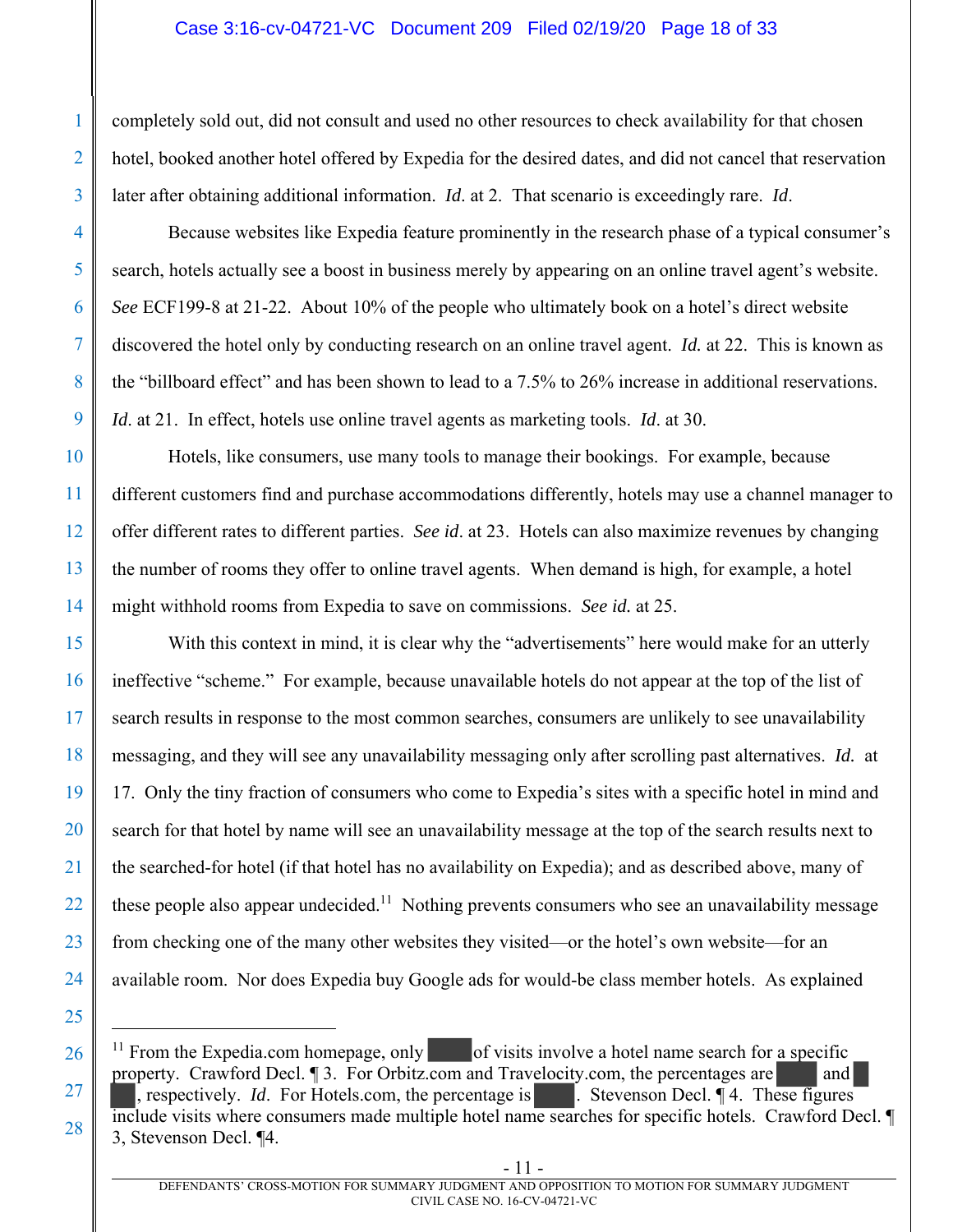1

2

3

4

5

6

7

8

11

18

19

20

21

22

23

24

1

above, the ads it does buy are either (1) generated with an automated process that creates ads only for hotels that appear in Expedia search results or (2) specific to properties that Expedia can book. Expedia also makes clear to people who call that they are not speaking directly with a hotel.

## **LEGAL STANDARDS**

"The court shall grant summary judgment if the movant shows that there is no genuine dispute as to any material fact" and "the movant is entitled to judgment as a matter of law." Fed. R. Civ. P. 56(a). "Only disputes over facts that might affect the outcome of the suit under the governing law will properly preclude the entry of summary judgment." *Anderson v. Liberty Lobby, Inc*., 477 U.S. 242, 248 (1986).

9 10 12 13 14 15 16 17 The party moving for summary judgment bears the initial burden of explaining the basis for its motion and identifying those portions of the record that demonstrate the absence of a genuine issue of material fact. *Celotex Corp. v. Catrett*, 477 U.S. 317, 323 (1986). If the moving party would bear the burden of proof at trial, as Plaintiffs do here, "it must demonstrate that no reasonable trier of fact could find other than for the moving party." *Apple Inc. v. Amazon.com Inc.*, 915 F. Supp. 2d 1084, 1086 (N.D. Cal. 2013). But if the moving party does not bear the burden of proof at trial, as is true of Expedia, then it may carry its initial burden by pointing out that no evidence supports the other party's claims. *Id.* The non-moving party then bears the burden to identify a disputed material fact, citing *specific evidence in the record*. *See Celotex*, 477 U.S. at 324; *Anderson,* 477 U.S. at 248.

These same rules govern simultaneous cross-motions for summary judgment. *See Fair Hous. Council of Riverside Cty., Inc. v. Riverside Two*, 249 F.3d 1132, 1135-37 (9th Cir. 2001). The filing of cross-motions does not establish an absence of disputed facts. *Id.* at 1136. Each motion must "be evaluated in accordance with the claim or defense which is the subject of the motion and in accordance with the burden of proof allocated to each party." *Regents of Univ. of Cal. v. Micro Therapeutics, Inc.*, 507 F. Supp. 2d 1074, 1078 (N.D. Cal. 2007).<sup>12</sup>

<sup>25</sup>  26 27 28  $12$  Nor does Rule 56 make exceptions for bench trials. Recognizing the weakness of their record, Plaintiffs suggest the opposite. *See* Mot. at 4-5, 11. But in a decision Plaintiffs cite, the Ninth Circuit emphasized that summary judgment is improper "unless it is clear that more complete factual development could not possibly alter the outcome and that the credibility of the witnesses' statements or testimony is not at issue." *TransWorld Airlines, Inc. v. Am. Coupon Exch., Inc.*, 913 F.2d 676, 684-85 (9th Cir. 1990).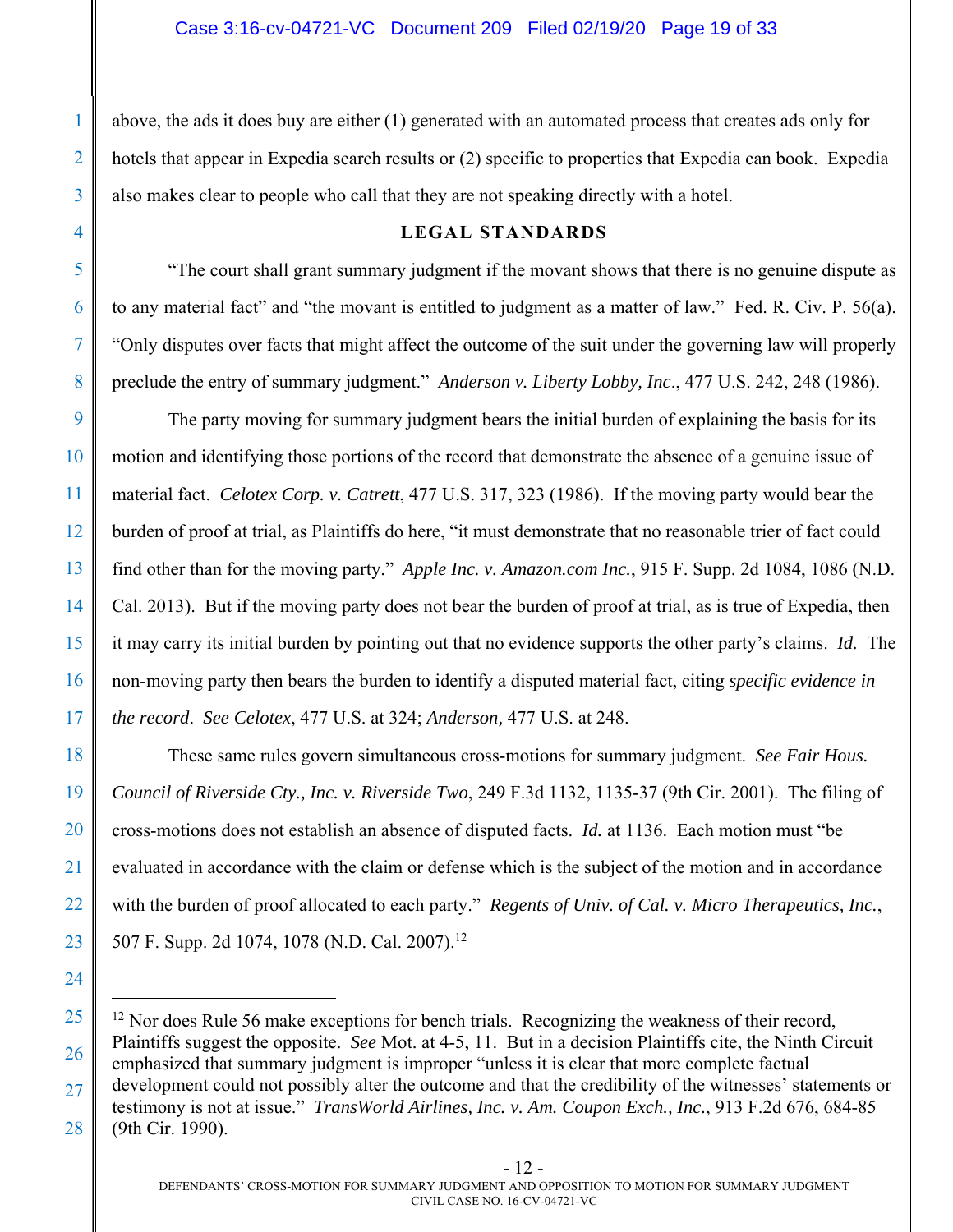#### **ARGUMENT**

The undisputed facts summarized above demonstrate Plaintiffs lack standing to pursue an injunction, cannot prove that Expedia violated the Lanham Act, and are not entitled to an injunction.

## **I. Plaintiffs Cannot Establish a Live Dispute Between Expedia and the Class.**

Although a defendant cannot rob a court of jurisdiction by "picking off" plaintiffs, *see, e.g.*, *Chen v. Allstate Ins. Co.*, 819 F.3d 1136, 1143 (9th Cir. 2016), class plaintiffs must still establish the court's jurisdiction, *see, e.g.*, *Hodgers-Durgin v. de la Vina*, 199 F.3d 1037, 1045 (9th Cir. 1999). At least one identifiable member of the class must have standing to sue. *Bates v. United Parcel Serv., Inc.*, 511 F.3d 974, 985 (9th Cir. 2007) (en banc). If not, there is no "Article III controversy" between the defendant and the class. *Pitts v. Terrible Herbst, Inc.*, 653 F.3d 1081, 1090 (9th Cir. 2011). Because standing is a jurisdictional requirement, it "may be raised at any time during the proceedings," including at summary judgment. *See Wash. Envtl. Council v. Bellon*, 732 F.3d 1131, 1139 (9th Cir. 2013) (vacating order resolving cross-motions for summary judgment due to lack of standing).

20 21 22 23 A plaintiff class must meet three requirements to have standing to pursue a claim for prospective injunctive relief. First, at least one class member must have suffered or be threatened with a "'concrete and particularized' legal harm." *Bates*, 511 F.3d at 985 (citation omitted). Second, there must be "a sufficient likelihood that [this person] will again be wronged in a similar way." *Id.* (quoting *City of Los Angeles v. Lyons*, 461 U.S. 95, 111 (1983)). "[P]ast wrongs" do not alone suffice to show this "sufficient likelihood." *Id.* (citation omitted). The Supreme Court has "repeatedly reiterated that 'threatened injury must be *certainly impending* to constitute injury in fact,' and that '[a]llegations of *possible* future injury' are not sufficient." *Clapper v. Amnesty Int'l USA*, 568 U.S. 398, 409 (2013) (citations omitted). And third, "the claimed threat of injury must be likely to be redressed by the prospective injunctive relief." *Bates*, 511 F.3d at 985.

24 25 26 27 28 A claim is also moot when "events make it 'absolutely clear that the allegedly wrongful behavior could not reasonably be expected to recur.'" *Akina v. Hawaii*, 835 F.3d 1003, 1010 (9th Cir. 2016) (quoting *Friends of the Earth, Inc. v. Laidlaw Envtl. Servs. (TOC), Inc.*, 528 U.S. 167, 170 (2000)). For example, in *Mutual Pharmaceutical Co. v. Ivax Pharmaceuticals, Inc.*, the court declined in part to award a preliminary injunction because "[t]he substance of [the] false advertising claim" had been

1

<sup>- 13 -</sup>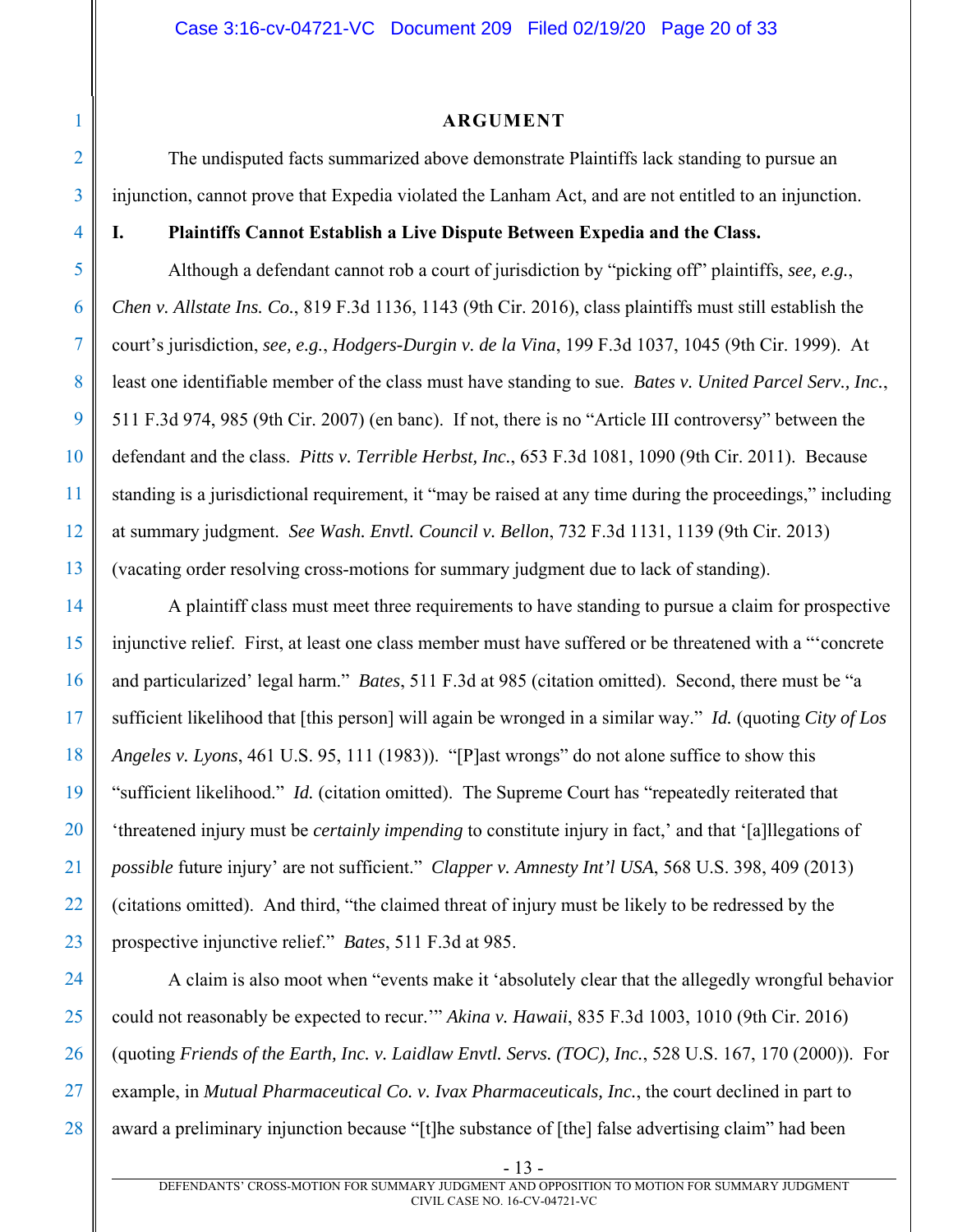"rendered moot by the defendants' subsequent act of removing the offending material from their web sites." 459 F. Supp. 2d 925, 944 (C.D. Cal. 2006); *see also WeWork Cos. v. WePlus (Shanghai) Tech. Co.*, 2020 WL 83845, at \*3-5 (N.D. Cal. Jan. 7, 2020) (dismissing trademark claim because the defendant's voluntary actions had mooted the dispute).

Here, the named Plaintiffs have failed to identify any class member with a live claim for injunctive relief, even among their own ranks. *See supra* Background II.A. Buckeye LLC does not even own Buckeye Tree Lodge, and thus lacks standing independently of the fact that the error that caused it to appear on Expedia's sites has long been resolved. *See* ECF 145 at 23. Nor would the injunctive relief Plaintiffs seek even redress their claims for any of the three practices they challenge. Expedia has resolved any errors that could theoretically cause class member hotels to appear on its websites and has proactive measures in place to prevent future errors, including for those properties Plaintiffs identify. *See supra* Background II.A, Graham Decl. ¶¶ 3-27. Expedia does not purchase Google ads for class member hotels that are unbookable. *See supra* Background II.B. The challenged phone numbers do not appear on three of the challenged websites, and Expedia informs all callers that they have called Expedia. *See supra* Background II.C. These undisputed facts show that no future harm is "certainly impending," if possible at all.<sup>13</sup> *Clapper*, 568 U.S. at 409 (emphasis omitted) (quoting *Whitmore v. Arkansas*, 495 U.S. 149, 158 (1990)). An injunction would not redress any harm or resolve any live dispute. For all these reasons, Plaintiffs lack standing and cannot pursue their claim as a matter of law.14

 $\overline{a}$ 13 Plaintiffs' citations do not show otherwise. *See* Mot. at 12. In most of the cited cases, the defendants did not even appear and thus could not have shown that the alleged wrongdoing had ceased. *See Chanel, Inc. v. Puka Creations, LLC*, 2015 WL 3649016, at \*5 (C.D. Cal. June 11, 2015); *Otter Prods.,* 

<sup>25</sup>  *LLC v. Berrios*, 2013 WL 5575070, at \*12 (C.D. Cal. Oct. 10, 2013); *Wecosign, Inc. v. IFG Holdings, Inc.*, 845 F. Supp. 2d 1072, 1076 (C.D. Cal. 2012); *see also Yash Raj Films (USA), Inc. v. Sidhu*, 2010 WL 1032792, at  $*7$  (E.D. Cal. Mar. 19, 2010) (mentioning the standard for mootness in passing without analysis). In the others, the plaintiffs had actually established that they stood to lose business or that the challenged practice was ongoing. *See, e.g.*, *Stuhlbarg Int'l Sales Co. v. John D. Brush & Co.*, 240 F.3d 832, 841 (9th Cir. 2001).

<sup>26</sup>  27 28 <sup>14</sup> In the alternative, the Court should decertify the class because it does not satisfy the numerosity, typicality, and adequacy requirements of Rule 23(a) and because Expedia has not acted or refused to act on grounds that apply generally to the class, as required by Rule 23(b)(2); *see also* Rule 23(c)(1)(C) ("An order that grants or denies class certification may be altered or amended before final judgment.");

DEFENDANTS' CROSS-MOTION FOR SUMMARY JUDGMENT AND OPPOSITION TO MOTION FOR SUMMARY JUDGMENT CIVIL CASE NO. 16-CV-04721-VC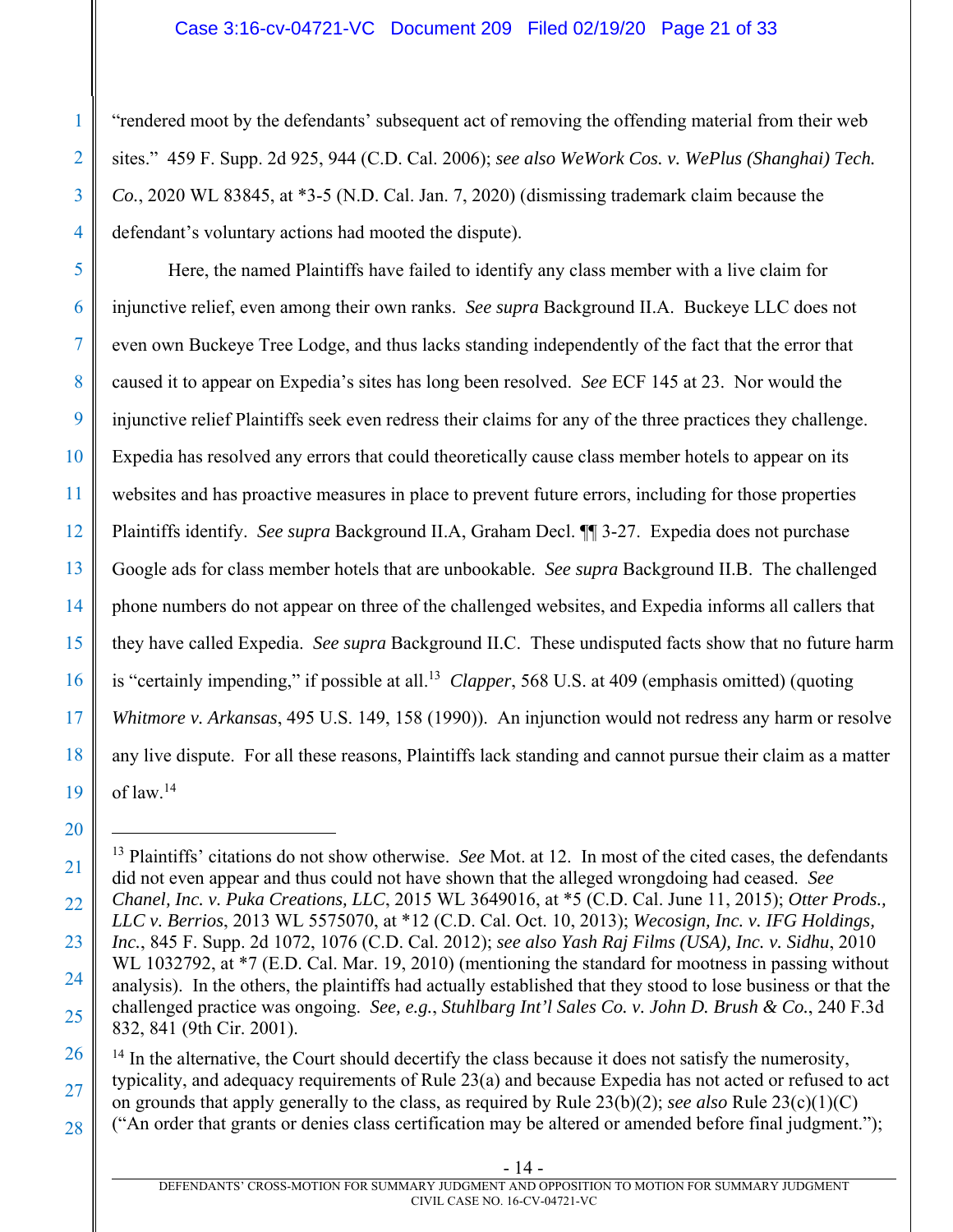## **II. Defendants, Not Plaintiffs, Are Entitled to Summary Judgment.**

Even if Plaintiffs could prove the class has standing to pursue injunctive relief, Defendants would nonetheless be entitled to summary judgment. Plaintiffs have not cited evidence that could establish a claim for false advertising under the Lanham Act. To prevail, they must prove, among other elements, that (1) Defendants made a false statement of fact in a commercial advertisement about their own or another's product; (2) the statement actually deceived or has the tendency to deceive a substantial segment of its audience; and (3) the deception is material in that it is likely to influence the purchasing decision.15 *See Rice*, 330 F.3d at 1180; ECF 164 at 5. Plaintiffs cannot establish these required elements.

## **A. Expedia's Statements Were Neither False Nor Misleading.**

A statement is "false" under the terms of the Lanham Act if it was literally false or if it was true but likely to mislead. *Zeltiq Aesthetics, Inc. v. BTL Indus., Inc.*, 32 F. Supp. 3d 1088, 1100 (N.D. Cal. 2014). None of the challenged statements here were false or misleading.

## **1.** *The Statements Were Not Literally False.*

A statement is literally false if it is either false on its face or false by necessary implication. *Kwan Software Eng'g, Inc. v. Foray Techs., LLC*, 2014 WL 572290, at \*5 (N.D. Cal. Feb. 11, 2014). "The standard for proving literal falsity is rigorous." *Id.* "To be 'literally false,' the statement must be unambiguously false." *Id.* (citations omitted). The court evaluates the supposedly false statements "in their full context." *Id.* The same standards apply to claims of falsehood by necessary implication—the implication must truly be "necessary." *See, e.g.*, *Pamlab, LLC v. Macoven Pharm., LLC.*, 881 F. Supp. 2d 470, 476 (S.D.N.Y. 2012) ("[A]n advertisement is literally false by necessary implication, when, considering the advertisement in its full context, the relevant audience would recognize the false implied claim as easily as if it had been stated explicitly.").

1

*Rodriguez v. West Publ'g Corp.*, 563 F.3d 948, 966 (9th Cir. 2009) ("A district court may decertify a class at any time.").

<sup>&</sup>lt;sup>15</sup> Defendants do not dispute that the alleged advertisements entered interstate commerce. Nor do Defendants move for summary judgment on the basis of Plaintiffs' failure to prove injury. *See Southland Sod Farms v. Stover Seed Co.*, 108 F.3d 1134, 1145-46 (9th Cir. 1997).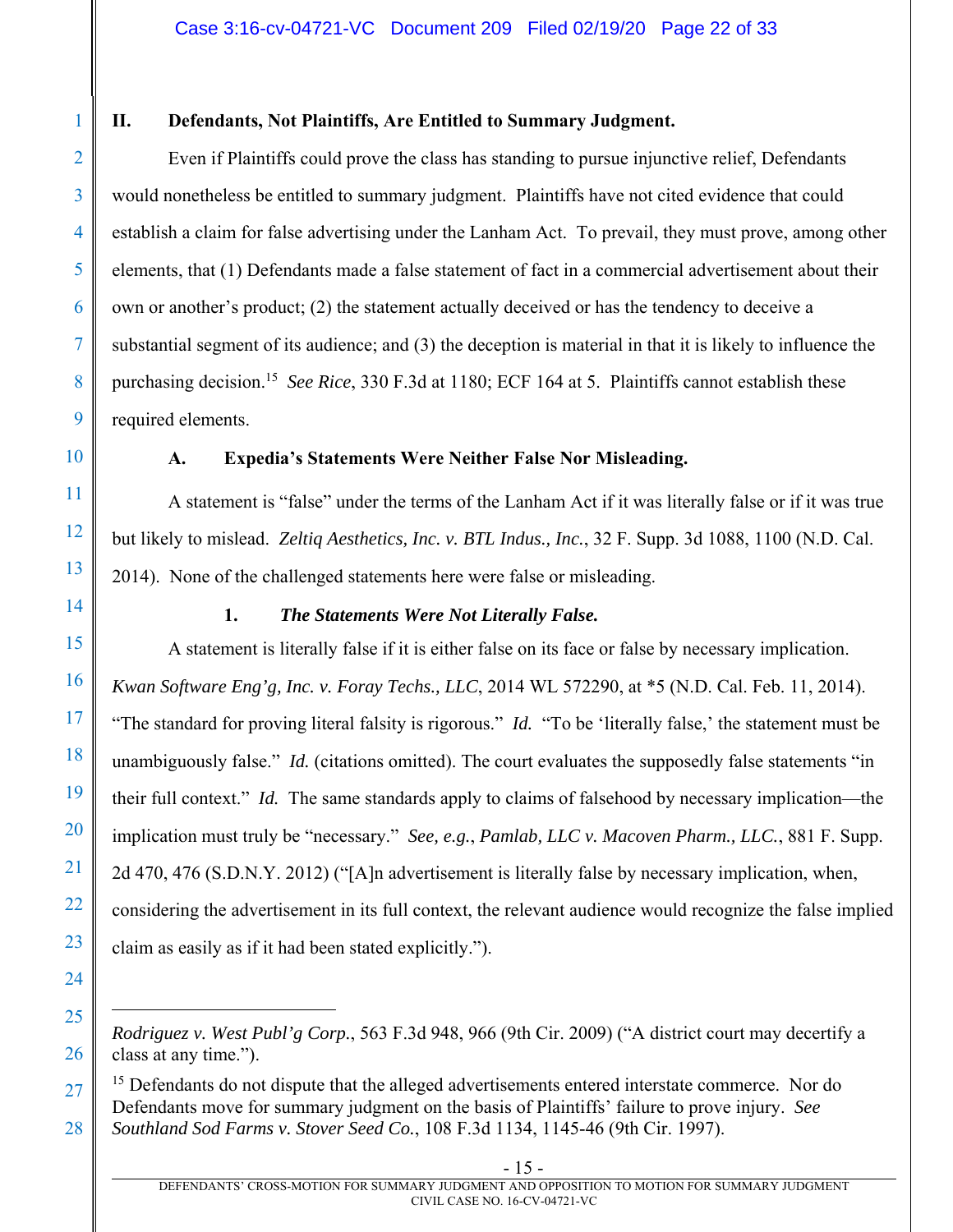## Case 3:16-cv-04721-VC Document 209 Filed 02/19/20 Page 23 of 33

Plaintiffs make no attempt to prove that the phone numbers or Google ads are "literally false." Nor can they. As discussed above, there is no evidence that any class member hotels are appearing in Google ads or that any consumers are being misled by the remaining phone numbers. The unavailability messaging is also true because no rooms are available on Expedia's sites. Many of the disputed messages even refer to the Expedia site by name. *See, e.g.*, ECF 202-23 at 5 ("Your dates are popular! Rooms are unavailable for your trip dates on [website]. Try new dates to check availability." "This property has no availability for your travel dates on [website]."); ECF 202-24 at 5 ("[Hotel name] has no availability for your travel dates on Hotels.com.").

Another California court considered a similar situation and reached the same conclusion. In *Stiles v. Wal-Mart Stores, Inc.*, Wal-Mart had terminated its supplier relationship with the plaintiff, but it still displayed the plaintiff's razors—marked "out of stock"—next to competitors' razors on walmart.com. 2015 WL 5173060, at \*3-4 (E.D. Cal. Sept. 2, 2015), *report and recommendation adopted*, 2016 WL 696602 (E.D. Cal. Feb. 22, 2016). The court held that "out of stock" described the situation truthfully and dismissed the claim.16 *Id*.

Plaintiffs cannot establish that Expedia's statements are literally false by making arguments about "innuendo, indirect intimations, and ambiguous suggestions."17 Mot. at 6 (quoting *William H. Morris Co. v. Grp. W, Inc.*, 66 F.3d 255, 257-58 (9th Cir. 1995) (per curiam)). Ambiguities preclude a finding of literal falsehood. *See, e.g., Zeltiq*, 32 F. Supp. 3d at 1100; *Kwan*, 2014 WL 572290 at \*5. In *Zeltiq*, for example, the defendant had received FDA approval for a device that relieved pain and reduced spasms by heating a consumer's muscles, but its advertisements suggested that the device could also reduce fat. 32 F. Supp. 3d at 1101. The plaintiffs argued that this claim necessarily implied that the device was also FDA approved to reduce fat. *See id.* The court disagreed and held the claim of FDA

<u>.</u>

1

2

3

4

5

6

7

8

<sup>16</sup> The court also dismissed the plaintiff's claim that the statement was true but misleading. *See id.* Plaintiffs' analogous claim here is discussed separately below. *See infra* Argument II.A.2.

<sup>17</sup> Nor should the Court credit Plaintiffs' citation of *Rolex Watch U.S.A., Inc. v. Agarwal*, 2012 WL 12886444 (C.D. Cal. Dec. 17, 2012). *See* Mot. at 6. In that case the court was considering only whether a claim of trademark infringement sounded in fraud for purposes of Rule 9(b). *See* 2012 WL 12886444 at \*3.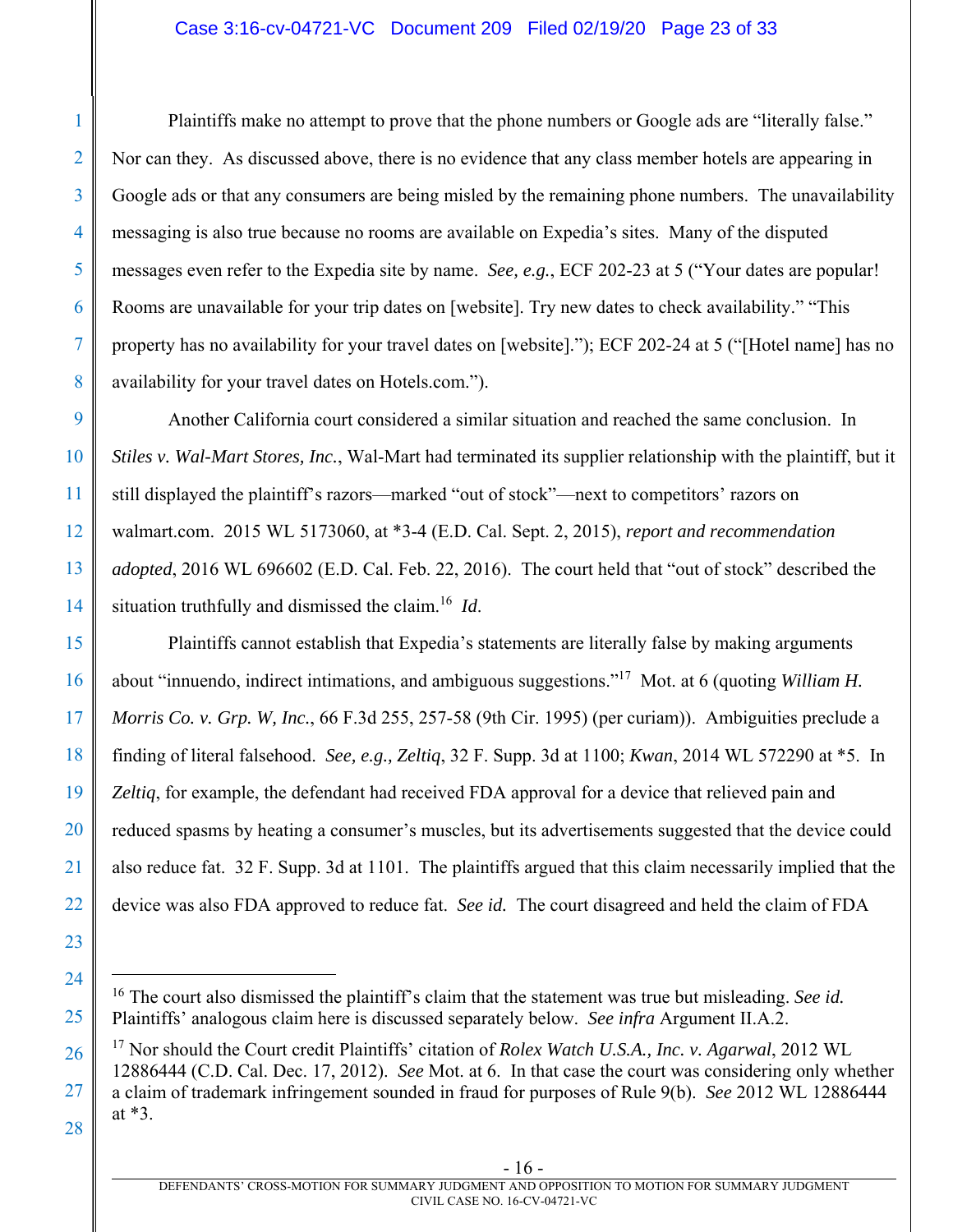approval was literally true.18 *Id.* 

In a tacit admission of the weakness of their claim, Plaintiffs advance a different theory about why the unavailability messages are false. They argue that the messages "falsely suggest[] that Expedia has a right to market rooms" at class member hotels. Mot. at 6. But by claiming that the messaging only "suggests" a conclusion, they concede that it is not literally false. *See Kwan*, 2014 WL 572290 at \*5 ("To be 'literally false' the statement must be unambiguously false.") (citations omitted). Nor does the Lanham Act require Expedia to spell out its business relationships. *See, e.g.*, *Zeltiq*, 32 F. Supp. 3d at 1101 (rejecting argument that the Lanham Act required the defendants to affirmatively disabuse consumers of any incorrect understanding). And in any event, as discussed below, Expedia's business relationships and marketing rights are not material to a consumers' decision. *See infra* Argument II.A.2.

1

2

3

4

5

6

7

8

9

10

11

12

13

14

15

16

17

18

19

20

21

22

23

24

25

26

27

28

## **2.** *The Statements Were Not Misleading.*

If a statement is not literally false, but is alleged to be "misleading in context," the plaintiff must prove "that the advertising actually conveyed the implied message." *Morris*, 66 F.3d at 258. It is not enough if a statement is merely "susceptible to misunderstanding"; such a standard "would make consumers as a whole worse off by suppressing truthful statements." *Mead Johnson & Co. v. Abbott Labs.*, 201 F.3d 883, 886 (7th Cir. 2000). A plaintiff thus cannot prevail with anecdotes about a few people who claim to have been misled. *See Morris*, 66 F.3d at 258.

Here, Plaintiffs first cite vague secondhand accounts about how a few unnamed consumers were misled. *See* Mot. at 3 (citing French Decl. Exs. 5 & 15, deposition testimony about what unknown people said were their reasons for not booking travel); *id.* at 3 (citing French Decl. Exs. 20-21, declarations summarizing paralegals' phone calls with hotel managers and repeating hearsay accounts about affiliations with Expedia and availability).<sup>19</sup> Such inadmissible hearsay cannot support summary

<sup>18</sup> The *Zeltiq* court also declined to grant an injunction based on the claim the statement was true but misleading. *See id.* at 1101, 1105. The analogous claim here is discussed below. *See infra* Argument II.A.2.

<sup>&</sup>lt;sup>19</sup> Plaintiffs neglect to mention that at least two named Plaintiffs testified that consumers saw the unavailability messages on the websites and then made direct bookings with the hotels: "We have had several guests this week who looked us up on the OTAs and called us (they are the smart ones) to see if we did or did not have availability which we did! And they booked direct." Oatis Decl. Ex. A,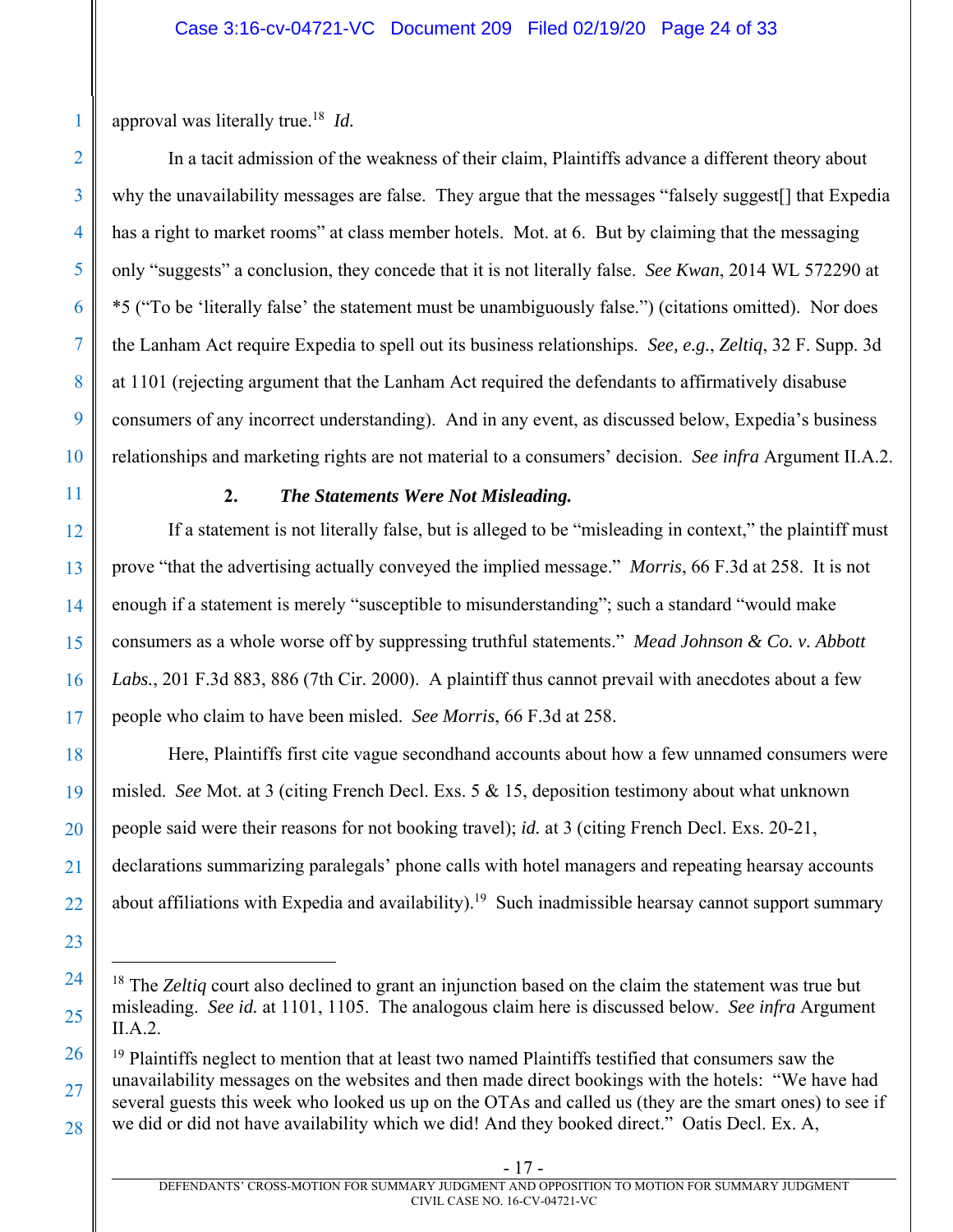judgment. *See, e.g.*, *Orr v. Bank of Am., NT & SA*, 285 F.3d 764, 773 (9th Cir. 2002); *Burch v. Regents of Univ. of Cal.*, 433 F. Supp. 2d 1110, 1121 (E.D. Cal. 2006). But even if these statements were admissible, they would not establish a Lanham Act violation. *See, e.g.*, *Morris*, 66 F.3d at 258 (holding that the testimony of a few consumers and claims about "several" others were not enough to show that the challenged statements were misleading).

The only other evidence Plaintiffs offer is a collection of irrelevant and misleading consumer surveys. The surveys do not address the phone numbers at all, and they cannot prove that the Google ads altered any consumers' purchasing decisions—as they asked only whether participants "would click on the [ads] to *check availability* at [the] hotel," not to book at them. ECF 199-4 at 53 (emphasis added); *see also* ECF 199 at 7-8. Moreover, the survey questions about Google ads lacked any controls, so they cannot separate the effects of the challenged advertising from background noise. *See* ECF 199 at 14-15.

This leaves the unavailability messages. Plaintiffs rely first on a set of surveys conducted by Leonard Wood. *See* Mot. at 8-9. That reliance is misplaced. The Court has recognized that Mr. Wood's surveys suffer from "some real problems," ECF 123 at 4:13-15, and Plaintiffs abandoned Mr. Wood's report completely in their renewed motion for class certification, only to later commission more surveys by a new expert, *see* ECF 126-1; ECF 199-4. Their decision to abandon Mr. Wood's surveys was justified: he asked no questions about two of the Expedia websites at issue (Travelocity.com and Orbitz.com), and the questions he did ask were, as he explicitly acknowledged in deposition, not even designed to test whether messages on Expedia's websites were misleading. *See* ECF 199-2 at 251:24- 252:22. And because he used no controls, Mr. Wood's surveys cannot prove cause and effect. *See* ECF 103-2  $\P\P$  18-2.<sup>20</sup>

 $\overline{a}$ 

1

2

Wickman Dep. 179:6-180:9; *see also* Oatis Decl. Ex. B, Villavicencio Dep. at 173:22-174:1 (similarly describing a customer who booked directly at Buckeye after purportedly seeing it listed as unavailable on Hotels.com). This testimony reflects the complexities of the online travel environment that defeat Plaintiffs' simplistic story of false advertising and also evidences the "billboard effect," described *supra*  at 5.

<sup>&</sup>lt;sup>20</sup> Many of the defects in Mr. Wood's surveys were repeated in a second set of surveys conducted by Dr. J. Michael Dennis. Expedia addressed these problems in its motion to exclude Dr. Dennis's surveys

DEFENDANTS' CROSS-MOTION FOR SUMMARY JUDGMENT AND OPPOSITION TO MOTION FOR SUMMARY JUDGMENT CIVIL CASE NO. 16-CV-04721-VC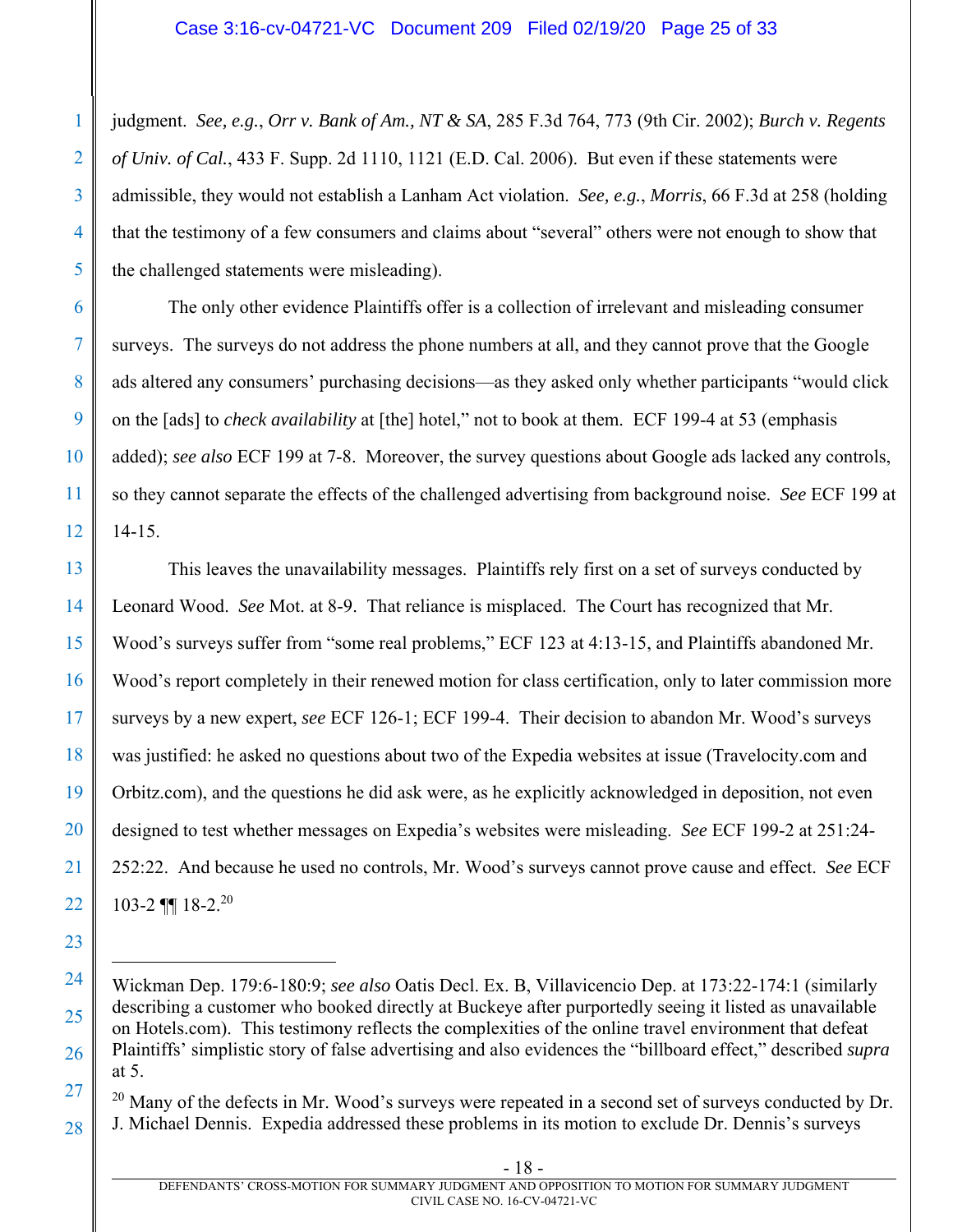## Case 3:16-cv-04721-VC Document 209 Filed 02/19/20 Page 26 of 33

1

2

3

4

5

6

7

8

9

10

11

12

13

14

15

16

17

18

 $\overline{a}$ 

19

21

28

The replacement surveys conducted by Dr. J. Michael Dennis are no more capable of proving Plaintiffs' case, as discussed in Expedia's motion to exclude his opinions. *See* ECF 199. First, the surveys are irrelevant. Like Mr. Wood, Dr. Dennis performed no tests for Travelocity and Orbitz. Nor did Dr. Dennis test the relevant question: whether consumers understood the unavailability messages to mean (1) that a hotel was sold out everywhere or (2) that Expedia's website had no rooms. Instead he tested respondents' understanding of the business relationships between Expedia's websites and the hotels. *See* ECF 199 at 6-7. Second, Dr. Dennis did not use reliable science to form his opinions:

• His surveys did not approximate the environment in which consumers would have encountered the disputed messages in the real world. For example, he asked respondents to suppose that they had searched by region and date, but then he put the "unavailable" hotel at the top of the search results, which is not how Expedia's sites behave. He also used static, cropped, and altered screenshots of Expedia's websites that often divorced the key language from even the minimal context he provided elsewhere. *See id.* at 9-12.

• He used closed-end, leading, confusing questions to nudge survey participants toward the answers most favorable to Plaintiffs' case. *See id.* at 12-13. For example, he gave participants what amounted to a false choice between (1) a simple answer Plaintiffs would prefer ("There are

20 22 23 24 25 26 27 Plaintiffs' attempts to rehabilitate Mr. Wood's opinions only highlight his errors. They first claim Expedia's consumer survey expert, Dr. Jerry Wind, admitted Mr. Wood's surveys actually did include controls. *See* Mot. at 8. Not so—Dr. Wind testified unambiguously in his deposition, as he wrote in his report, that Mr. Wood's surveys were fatally flawed because they lacked controls. *See, e.g.*, ECF 202- 27 at 44:10-45:1; ECF 103-2 ¶¶ 18-21. Plaintiffs also misleadingly suggest that Dr. Wind testified Mr. Wood's small sample size was common. *See id.* Dr. Wind said the opposite—that Mr. Wood's sample was "relatively small" and that "in today's environment . . . you typically have larger panels." ECF 202- 27 at 72:13-17. Plaintiffs next argue that there were no "computer-generated answers" in Mr. Wood's surveys. *See* Mot. at 8. His surveys would remain incapable of supporting Plaintiffs' case whether completed by a computer or a person. Plaintiffs conclude their defense of Mr. Wood's surveys by suggesting Expedia's management and economics expert, Dr. Lorin Hitt, agreed the unavailability messages were inaccurate or caused confusion. *See id.* Again, this claim is incorrect. Dr. Hitt testified that confusion was an "empirical question" that could be answered only with appropriate controls and a realistic survey environment, which Mr. Wood's surveys lack. *See* ECF 202-28 at 63:13-64:1, 265:5- 266:7.

under Rule 702 and *Daubert v. Merrell Dow Pharm., Inc.*, 509 U.S. 579 (1993). *See* ECF 199. The Court should exclude Mr. Wood's surveys for the same reasons. *See* ECF 102-25 at 14-15, 19-21.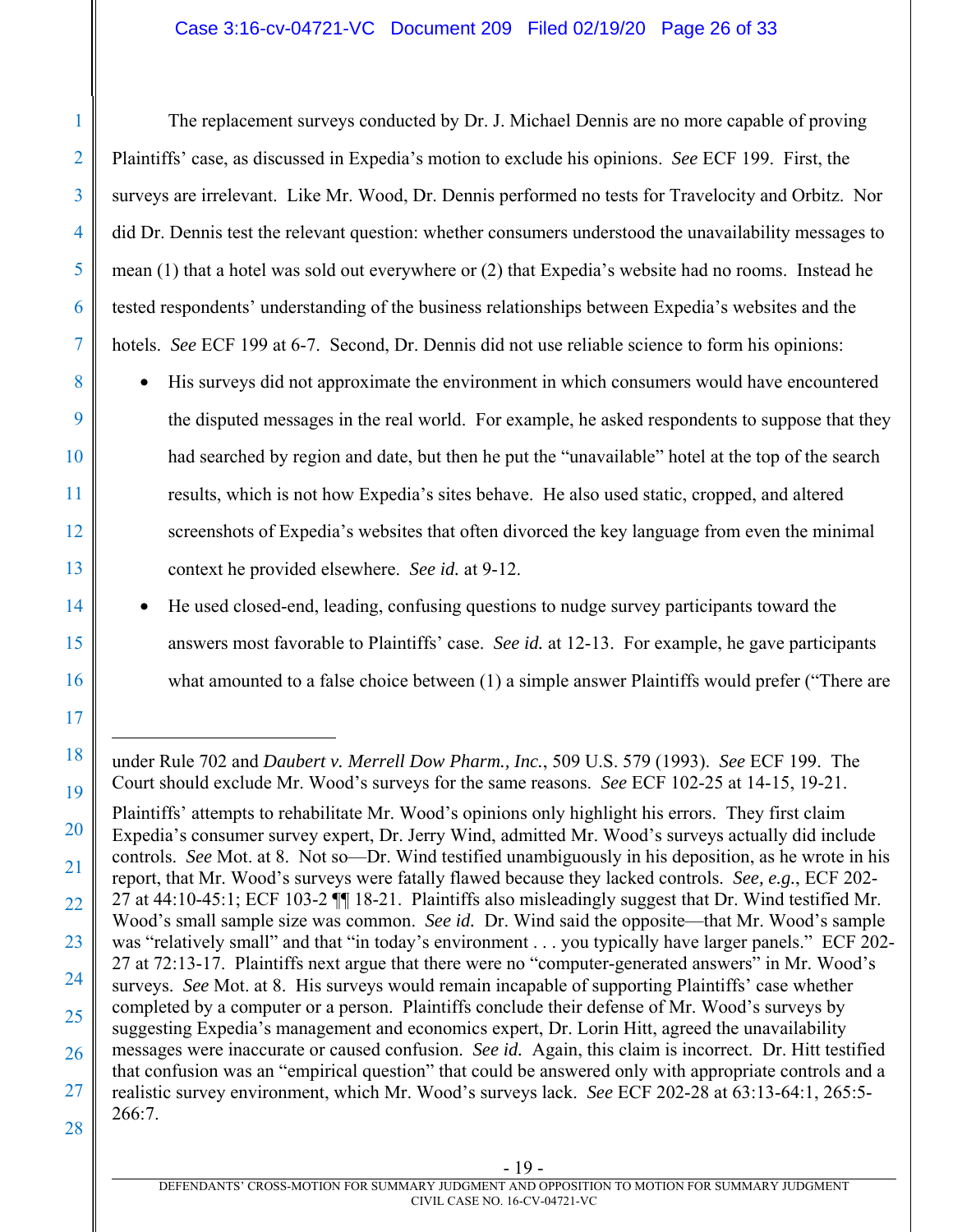no rooms available because the hotel does not have availability.") and (2) a complicated and unlikely answer Plaintiffs would disfavor ("There are no rooms available at the travel website because the travel website does not have a business relationship with the hotel."). *See id.* at 13.

• He restricted his sample to people who made a purchase rather than consumers who simply used Expedia's websites, which skewed the sample in Plaintiffs' favor. *See id.*

Plaintiffs' primary defense of Dr. Dennis's surveys is to argue that Expedia should have conducted its own surveys.21 *See* Mot. at 9. That is not Expedia's case to prove, so Plaintiffs cannot prevail at summary judgment. *See, e.g.*, *Kwan*, 2014 WL 572290 at \*5, 14 (granting summary judgment on false advertising claims because plaintiffs' survey was not relevant and reliable); *Apple*, 915 F. Supp. 2d at 1090-91 (granting summary judgment on false advertising claim where defendant "point[ed] out to the court that there is an absence of evidence" supporting plaintiff's claim of deception); *Am. Infrastructure v. Zachary Constr. Corp.*, 2010 WL 5464765, at \*14-15 (E.D. Pa. Dec. 28, 2010) (granting summary judgment on Lanham Act claim even though the plaintiff had "point[ed] out that Defendants did not conduct surveys," as "it is [the plaintiff's] burden to set forth sufficient evidence").

Plaintiffs' remaining arguments do not remedy these failures. They first suggest that "last room available" clauses in Expedia's contracts support their claim that consumers were misled by the unavailability messages. *See* Mot. at 7. But they cite no evidence that any consumers are even aware of these clauses. Nor are contracting hotels members of the class. Next they argue courts have "regularly" held it is "injurious" to claim a rival is "out of business or out of goods." Mot. at 7-8. The decisions they cite do not support that claim. *See Disney Enters., Inc. v. VidAngel, Inc.*, 869 F.3d 848, 865 (9th Cir. 2017) (upholding an injunction in a copyright case based on a declaration stating that the infringing conduct had undermined licensing negotiations and reduced goodwill); *AMC Tech., LLC v. Cisco Sys., Inc.*, 2012 WL 174949, at \*8 (N.D. Cal. Jan. 20, 2012) (holding that wrongly blaming software failures on a competitor would support a claim of commercial disparagement under California law).

- For all these reasons, Plaintiffs have not established that any of the three types of challenged
- 

<u>.</u>

1

2

3

4

<sup>&</sup>lt;sup>21</sup> Plaintiffs also append a citation to several pages from Dr. Wind's deposition and claim that they contain "examples of Dr. Wind's failure to account for discrepancies in his opinions." *See* Mot. at 9 But no discrepancies are apparent in the cited passages. *See* ECF No. 201-32.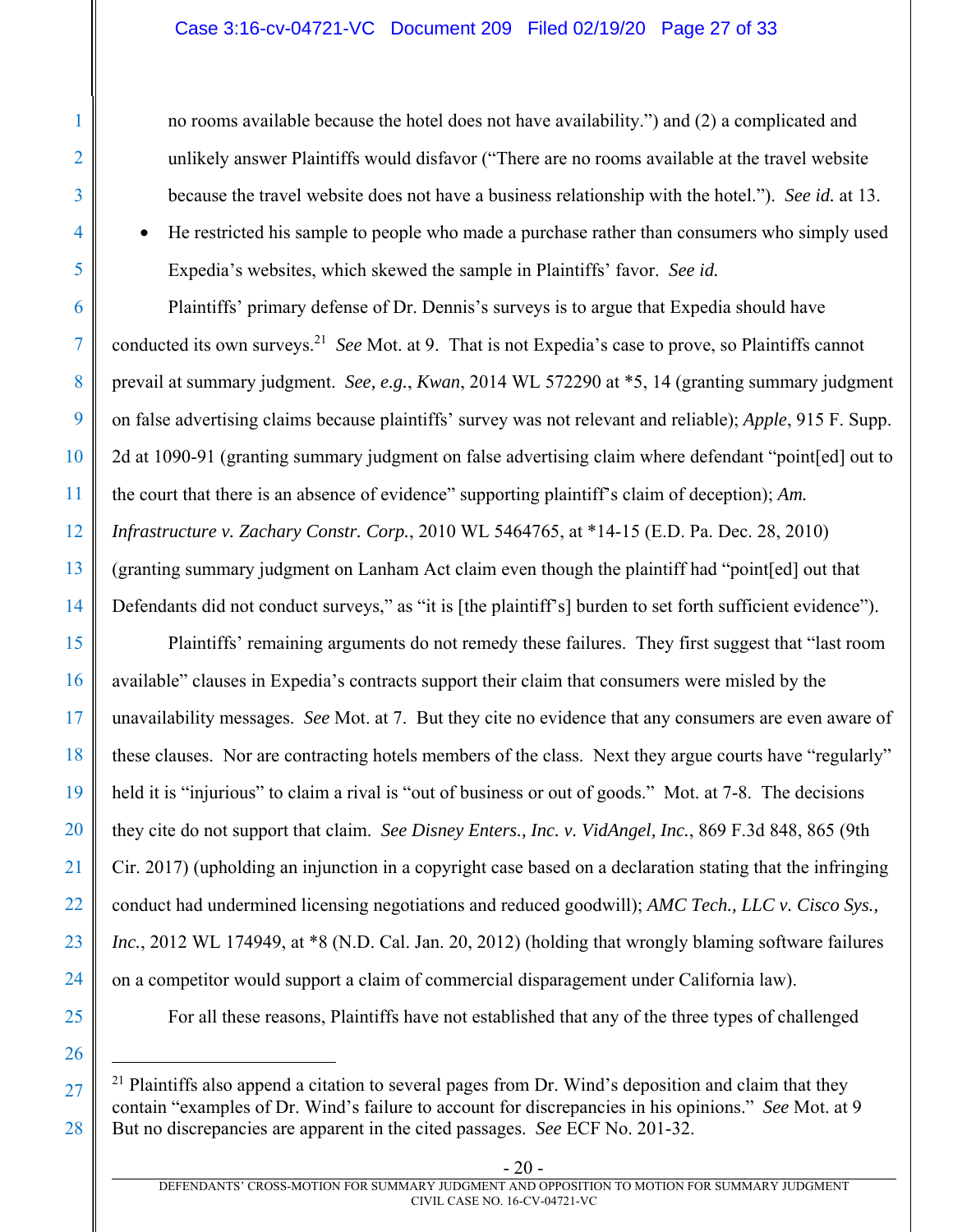statements are false under the Lanham Act.

**B. Only a Small Fraction of Consumers Could Have Been Misled as Plaintiffs Suggest.**  A plaintiff advancing a claim under the Lanham Act must also show that the allegedly false statements actually deceived or tended to deceive a "significant portion," *Morris*, 66 F.3d at 258, or "substantial segment" of their audience, *Rice*, 330 F.3d at 1180 (quoting *Cook, Perkiss & Liehe, Inc. v. N. Cal. Collection Serv. Inc.*, 911 F.2d 242, 244 (9th Cir. 1990) (per curiam)).

Plaintiffs point to no evidence that *any* portion of consumers saw or was influenced by the challenged phone numbers. As for the Google ads, only the surveys purport to show how many consumers were misled. But those surveys (in addition to other defects) include no controls, so they cannot show that the ads caused consumers to believe or do anything. *See supra* Argument II.A.2.

The same is true of the unavailability messages. It is undisputed that consumers commonly visit Expedia's websites during the early part of their search when researching and considering options. *See, e.g.*, ECF102-27 at 12-13, 15-16; ECF199-8 at 11-13. More than 98.5% of visitors who view a specific hotel on Expedia's sites have not searched specifically for that property, and the few who search for a specific hotel also search for *other* hotels by name. ECF199-8 at 13-16. Only about 0.01% visit an online travel agent with a specific hotel in mind and then book that hotel on the site. *Id.* at 22. Even these users, faced with unavailability messaging, are unlikely to believe no rooms are available, as it is undisputed consumers consult many online resources. *Id.* at 3-6, 11-13; ECF102-27 at 11-17.

27 28 Plaintiffs theorize, however, in contradiction of these undisputed facts, that people who already knew where they wanted to stay looked for availability for that hotel on Expedia for specific dates, saw unavailability messaging on Expedia, believed that the messaging meant the hotel was completely sold out, did not consult and were not exposed to any other resources to check availability for that chosen hotel, booked another hotel offered by Expedia for the desired dates, and did not cancel that reservation later after obtaining more information. Only a vanishingly small percentage of people *might* fit that fact pattern. *See* ECF199-8 at 2. Plaintiffs therefore have not established—and cannot establish—that the unavailability messaging, when shown for a hotel that cannot be booked on Expedia, will mislead a "significant" or "substantial" portion of consumers. *See, e.g.*, *Morris*, 66 F.3d at 258 (stating that 3%, 7.5%, and 10% were not a "significant portion").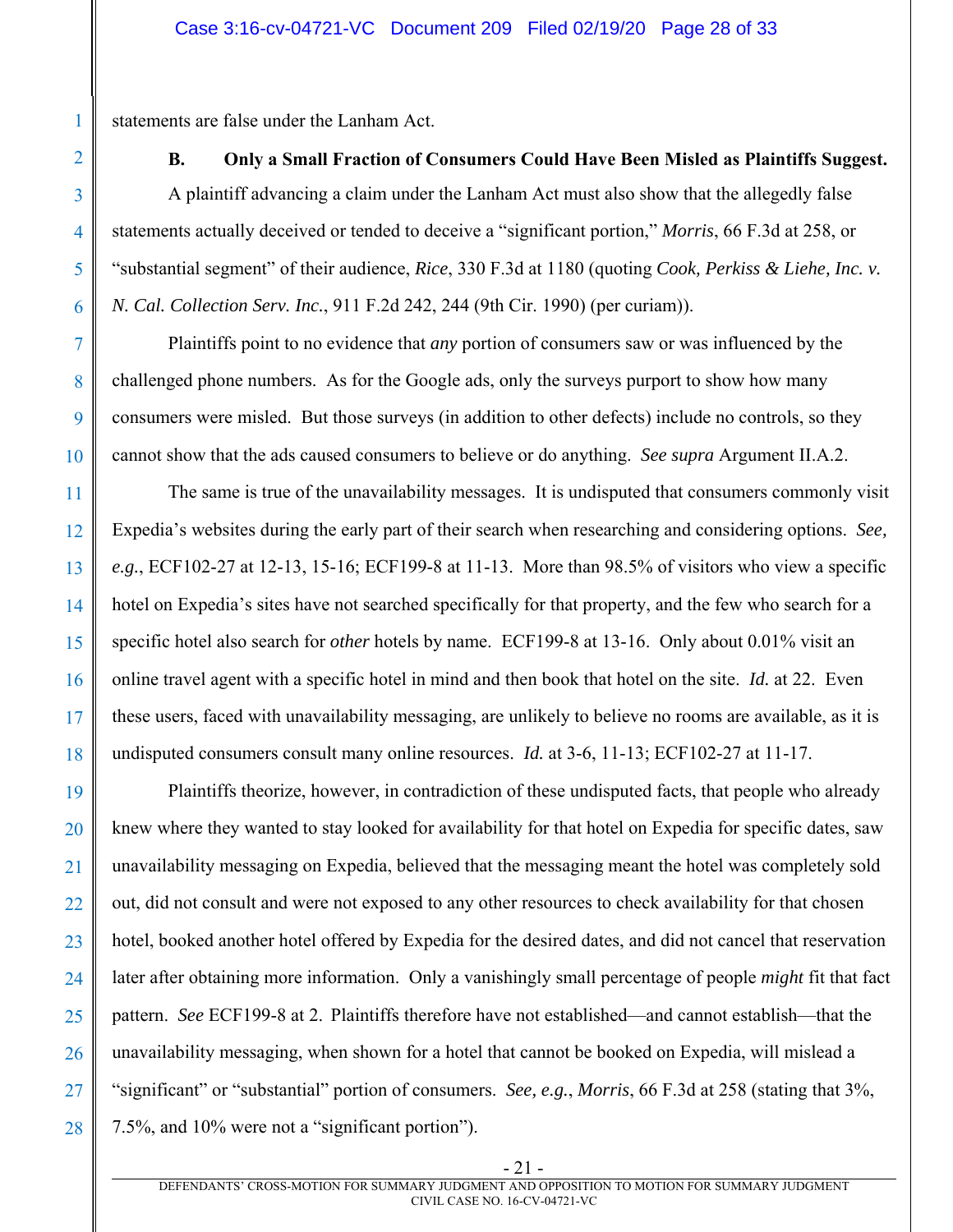## **C. The Statements Are Not Material to a Consumer's Booking Decision.**

1

2

3

4

5

6

7

8

9

10

26

 $\overline{a}$ 

27

28

To prevail in a claim under the Lanham Act, a plaintiff must also prove that the alleged deception was "material, in that it is likely to influence the purchasing decision." *Rice*, 330 F.3d at 1180 (quoting *Cook*, 911 F.2d at 244).

Plaintiffs present no evidence that the phone numbers were material to any consumer's purchasing decision. Undisputed facts also show that the unavailability statements and Google ads are unlikely to have influenced a consumer's purchasing decisions. Consumers consult many online resources for many days or weeks and consider many factors in a complex and competitive environment. *See, e.g.*, ECF199-8 at 7-13; ECF102-27 at 11-13. Consumers also see Google's own booking tools and links to a hotel's own website in search results. ECF199-8 at 4-5.

11 12 13 14 15 16 17 18 19 20 21 Plaintiffs' surveys do not even attempt to show materiality.<sup>22</sup> Mr. Wood's surveys fall short because they showed only whether consumers "would look at other hotels" when they saw the unavailability messages, not "book at another hotel," *see* ECF 199-2 at 88:5-16, and because they do not use controls, *see* ECF 103-2 ¶¶ 18-21. Dr. Dennis's surveys cannot prove materiality because, like Mr. Wood, he asked only whether consumers were likely to *look* at another hotel, not *book* another hotel, as he acknowledged in deposition. *See* ECF 199 at 7; Dennis Dep. (ECF 197-2) at 169:17-25 ("Q. . . . You were just asking, for purposes of what you call materiality, if respondents would look at the alternative hotels; correct? A. That's right. I talk about the looking that's right. Q. And you never asked any questions that went to whether or not they would book an alternative hotel, did you? A. No, this is my survey right here."). That conclusion adds nothing—consumers commonly look at many hotels. ECF199-8 at 14-15.

22 23 24 25 The surveys also ignore the market realities described above. If a consumer clicked on one of the challenged Google ads or saw an unavailability message, nothing would prevent the consumer from consulting one of the many other available resources to check whether a room was available. *See Caltex Plastics, Inc. v. Elkay Plastics Co.*, 2015 WL 13283255, at \*7 (C.D. Cal. Feb. 4, 2015), *aff'd*, 671 F.

 $22$  Plaintiffs do not even cite these surveys in their motion. Instead they cite the report of an expert they engaged to offer opinions about their now-defunct disgorgement claims. *See* Mot. at 10 (citing French Decl. Ex. 29 (Nelson Rep.) ¶¶ 26, 31, 32).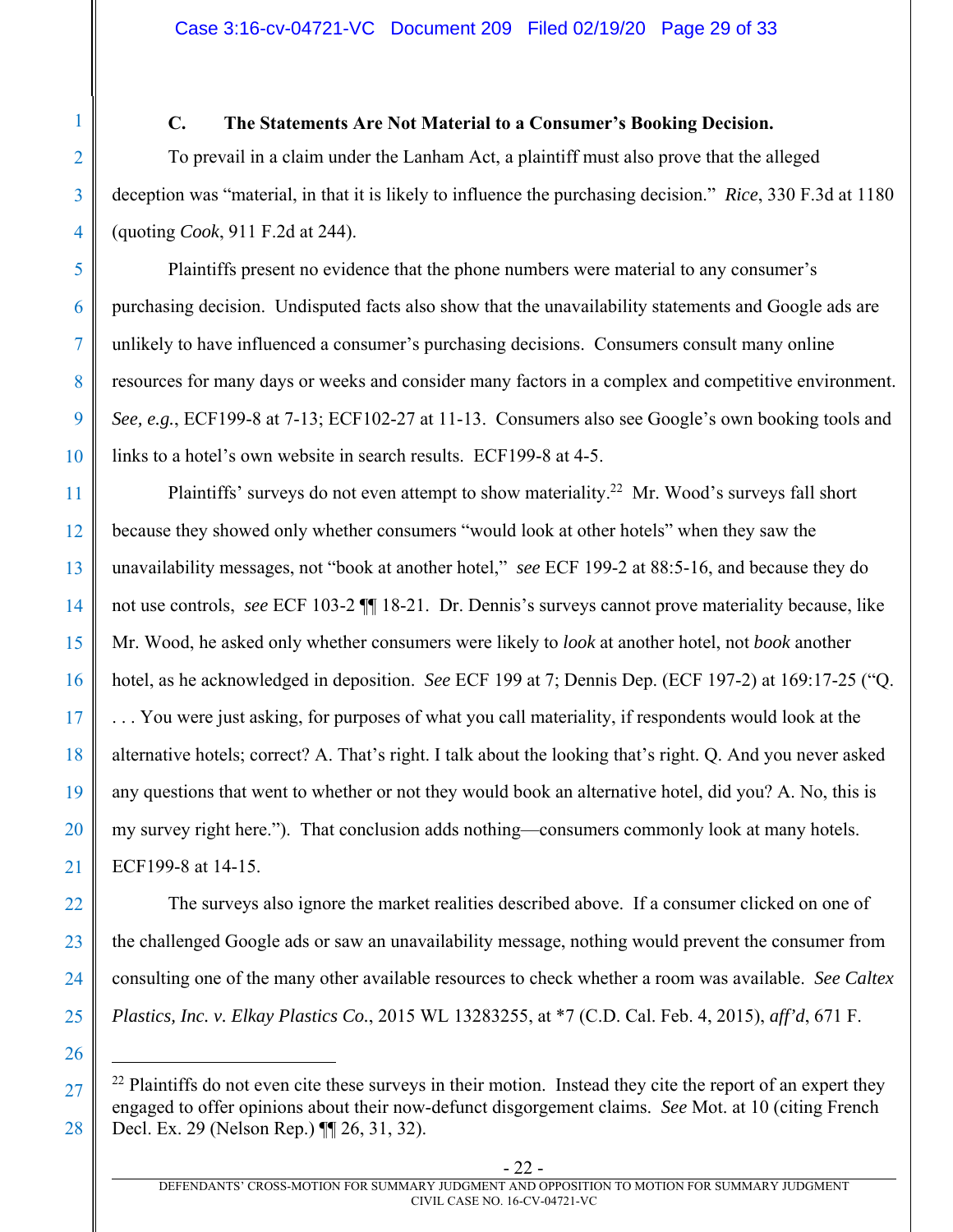App'x 538 (9th Cir. 2016) (rejecting a false advertising claim because consumers could check other sources to confirm the product was "qualified" as represented, among other reasons).

In apparent recognition of these evidentiary gaps, Plaintiffs advance the alternative theory that Expedia "falsely suggests that [it] has a right to market rooms for the unaffiliated hotels, when Expedia has no such right." Mot. at 6. Statements about Expedia's "rights" are not material because a consumer's misunderstanding of those rights is not "likely to influence the purchasing decision." *Rice*, 330 F.3d at 1180 (quoting *Cook*, 911 F.2d at 244). A consumer who believes incorrectly that Expedia *can* facilitate a booking at a class-member hotel is not more likely to book a *different* hotel on Expedia's websites as a result of that mistaken belief. Nor is it logical to conclude that just because a consumer believes Expedia *can* complete a reservation that he or she will interpret "sold-out" to mean that *all* of the hotels' rooms are sold out *everywhere*.

In reality, Plaintiffs' alternative theory is a request for free advertising. Plaintiffs ask Expedia to inform consumers it is "not permitted to book rooms at [a] hotel and [has] no information regarding availability." *See* ECF 199-4 ¶ 22; *see also* Dennis Dep. (ECF 197-2) at 179:5-6 ("[T]his is my understanding of what the plaintiffs' belief should have been on the website."). That is, they contend that Expedia should list hotels on its websites despite knowing it cannot facilitate reservations—and then send interested consumers on their way to another website, presumably to the Plaintiffs' own websites. Nothing in the Lanham Act supports this contention.

# **D. The Court Should Deny Plaintiffs' Motion No Matter How It Resolves Expedia's Motion.**

Because Plaintiffs lack evidence to support these three essential elements of their claim, the Court should grant Expedia's motion for summary judgment. If it does not, however, the Court should deny Plaintiffs' motion. The evidence above shows at minimum that material facts necessary to support Plaintiffs' motion are disputed, including, for example, how the context and market environment affected consumers' decisions, whether consumers were actually misled, how many consumers were misled, and the effect of the market environment on the materiality of the allegedly false statements. *See, e.g.*, *Caltex Plastics*, 2015 WL 13283255 at \*7 (considering consumers' knowledge and ability to test the allegedly false claims); *Kwan*, 2014 WL 572290 at \*5 (stating that falsity is a factual question).

1

- 23 -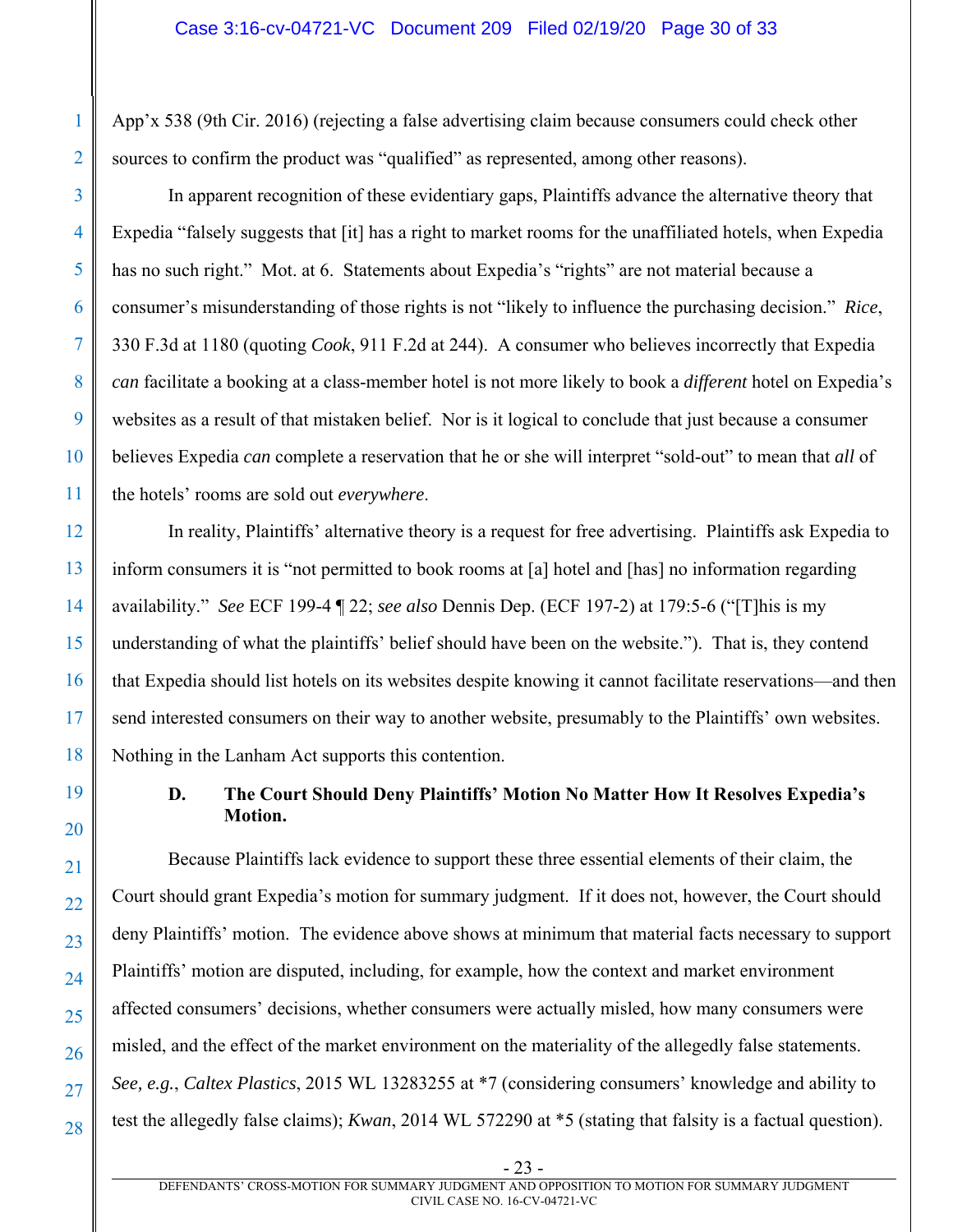In addition, if Expedia is not granted summary judgment, and if Plaintiffs' consumer surveys are not excluded, those surveys must be tested at trial. *See, e.g.*, *In re: Autozone, Inc.*, 2016 WL 4208200, at \*16 (N.D. Cal. Aug. 10, 2016), *aff'd*, 789 F. App'x 9 (9th Cir. 2019).

## **III. Plaintiffs Are Not Entitled to a Permanent Injunction.**

Even if an identifiable member of the class had standing, and even if Plaintiffs could prove the elements of a Lanham Act claim, they would still need to show that they are entitled to a permanent injunction. *See Westinghouse Elec. Corp. v. Gen. Circuit Breaker & Elec. Supply Inc.*, 106 F.3d 894, 903 (9th Cir. 1997). An injunction can be entered only if the plaintiff proves (1) an irreparable injury, (2) the inadequacy of legal remedies, (3) a balance of the hardships in the plaintiff's favor, and (4) no disservice to the public interest. *See eBay Inc. v. MercExchange, LLC*, 547 U.S. 388, 391 (2006).

12 13 14 15 16 17 Contrary to Plaintiffs' argument, *see* Mot. at 12-13, they are entitled to no presumption of irreparable harm or that legal remedies are inadequate, *see Herb Reed Enters., LLC v. Fla. Entm't Mgmt., Inc.*, 736 F.3d 1239, 1250-51 (9th Cir. 2013). Plaintiffs can obtain an injunction only with *evidence* of irreparable harm and of the inadequacy of legal remedies. *See id.* Empty assertions of damaged reputations or lost business do not suffice. *See, e.g.*, *Equinox Hotel Mgmt., Inc. v. Equinox Holdings, Inc.*, 2018 WL 659105, at \*10 (N.D. Cal. Feb. 1, 2018). Plaintiffs cannot make that showing with respect to any of the three practices they challenge.

18 19 20 21 22 23 24 25 26 27 First, Plaintiffs have not proven that they suffered an irreparable injury. Appearing on Expedia's sites *benefits* hotels through the billboard effect even if they are not bookable on Expedia. ECF199-8 at 21-22. Nor have Plaintiffs cited evidence showing that any class member hotel appears on Expedia's sites or suffered any reputational harms, and, aside from vague and inadmissible hearsay accounts, Plaintiffs cite no evidence that any consumer stayed in a different hotel as a result of the unavailability messaging. *See supra* Argument II.A.2. Expedia's controls prevent, identify, and correct any future errors, and Plaintiffs have not identified any shortfalls in those controls. An injunction would thus be unjust. *See Westinghouse*, 106 F.3d at 903 (affirming the denial of an injunction because, among other reasons, the defendants had infringed innocently, had ceased the challenged conduct, and were not likely to cause any future harm).

28

1

2

3

4

5

6

7

8

9

10

11

For similar reasons, Plaintiffs have not shown that legal remedies are inadequate. Rather than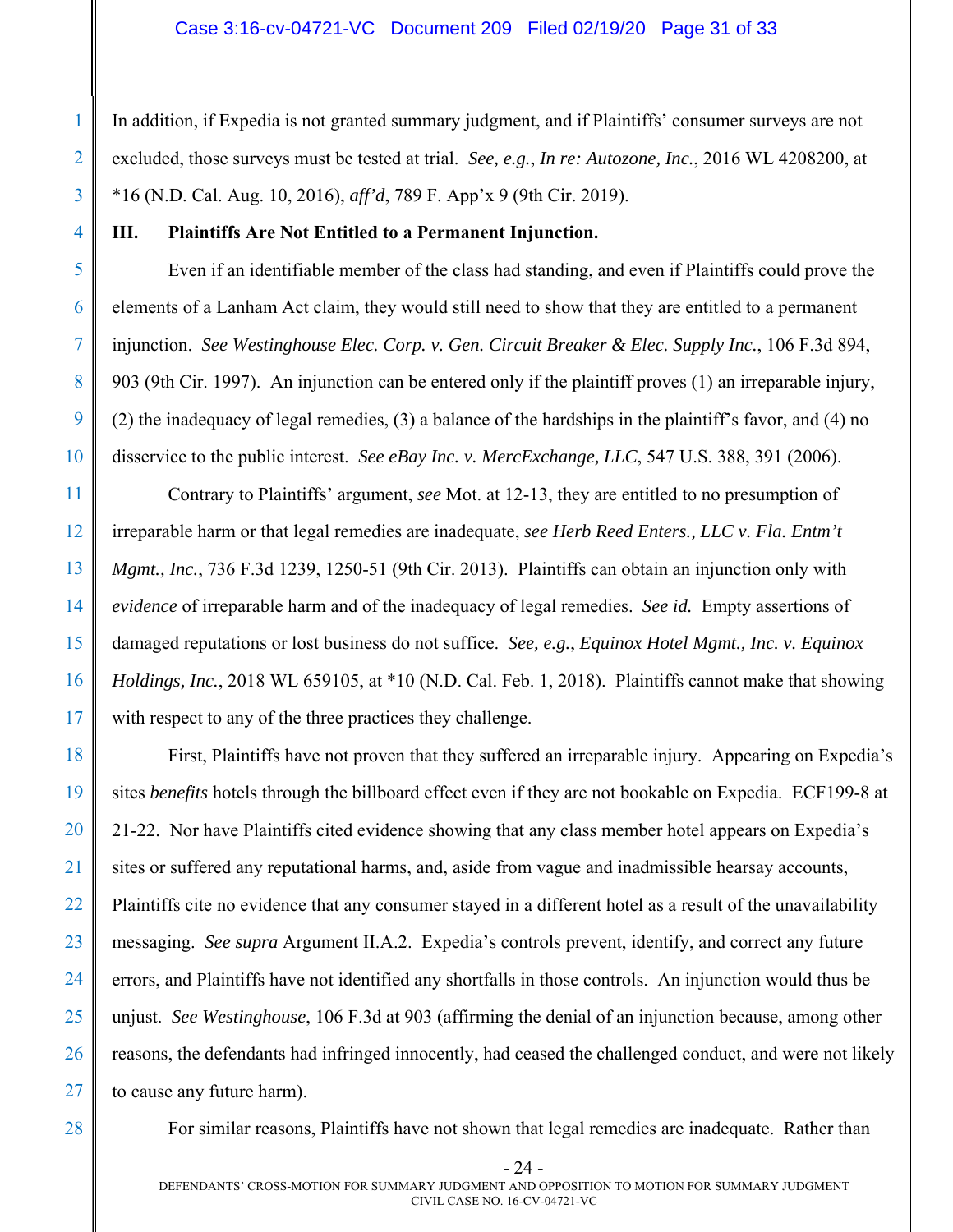#### Case 3:16-cv-04721-VC Document 209 Filed 02/19/20 Page 32 of 33

presenting evidence, Plaintiffs offer empty platitudes and reiterate their claims of deception. *See* Mot. 12-13. They cannot obtain an injunction on that basis. *See Herb Reed*, 736 F.3d at 1250.

A permanent injunction would also weigh unfairly on Expedia and would disserve the public interest. Injunctions must remedy only proven and specific harms. *Stormans, Inc. v. Selecky*, 586 F.3d 1109, 1140 (9th Cir. 2009). Overbroad injunctions harm the public interest by hindering the "'informed and reliable decisionmaking' that honest advertising can provide." *U-Haul Int'l, Inc. v. Jartran, Inc.*, 793 F.2d 1034, 1042-43 (9th Cir. 1986) (citation omitted). An injunction requiring specific messaging would reach all 160,000 U.S. properties despite the narrowed class definition and the absence of evidence that unbookable properties even appear on the websites. Plaintiffs' request is indeed an unfair bid for free advertising. *See supra* at 23. In sum, they are improperly asking the Court to "permanently and unnecessarily burden access to [Expedia's] First Amendment-protected content," to make Expedia's sites less "welcoming to visitors," and to make it "more difficult for consumers to find [Expedia's] protected content." *TrafficSchool.com, Inc. v. Edriver Inc.*, 653 F.3d 820, 830 (9th Cir. 2011).

Second, for similar reasons, no injunction related to the Google ads is equitable. Hotels that do not appear on Expedia's websites will not appear in Google ads, and Plaintiffs offer no evidence that they suffered irreparable harms as a result of any Google ads. Nor is Google present to defend its own interests, and Expedia cannot change Google's processes. *See, e.g.*, *GSI Tech., Inc. v. United Memories, Inc.*, 2013 WL 12172990, at \*11 (N.D. Cal. Aug. 21, 2013) (declining to award an injunction in light of potential harms to "the interests of the public or uninvolved third parties").

Third, Plaintiffs offer no evidence to support a request for an injunction related to the challenged phone numbers. These numbers do not appear on three of the four websites, and it is undisputed that Expedia informs callers that they are not speaking to a specific hotel.

#### **CONCLUSION**

For all these reasons, Defendants' Cross-Motion for Summary Judgment should be granted and Plaintiffs' motion should be denied. In the alternative, if the Court does not grant Defendants' motion, unresolved disputes of material fact would require that Plaintiffs' motion also be denied.